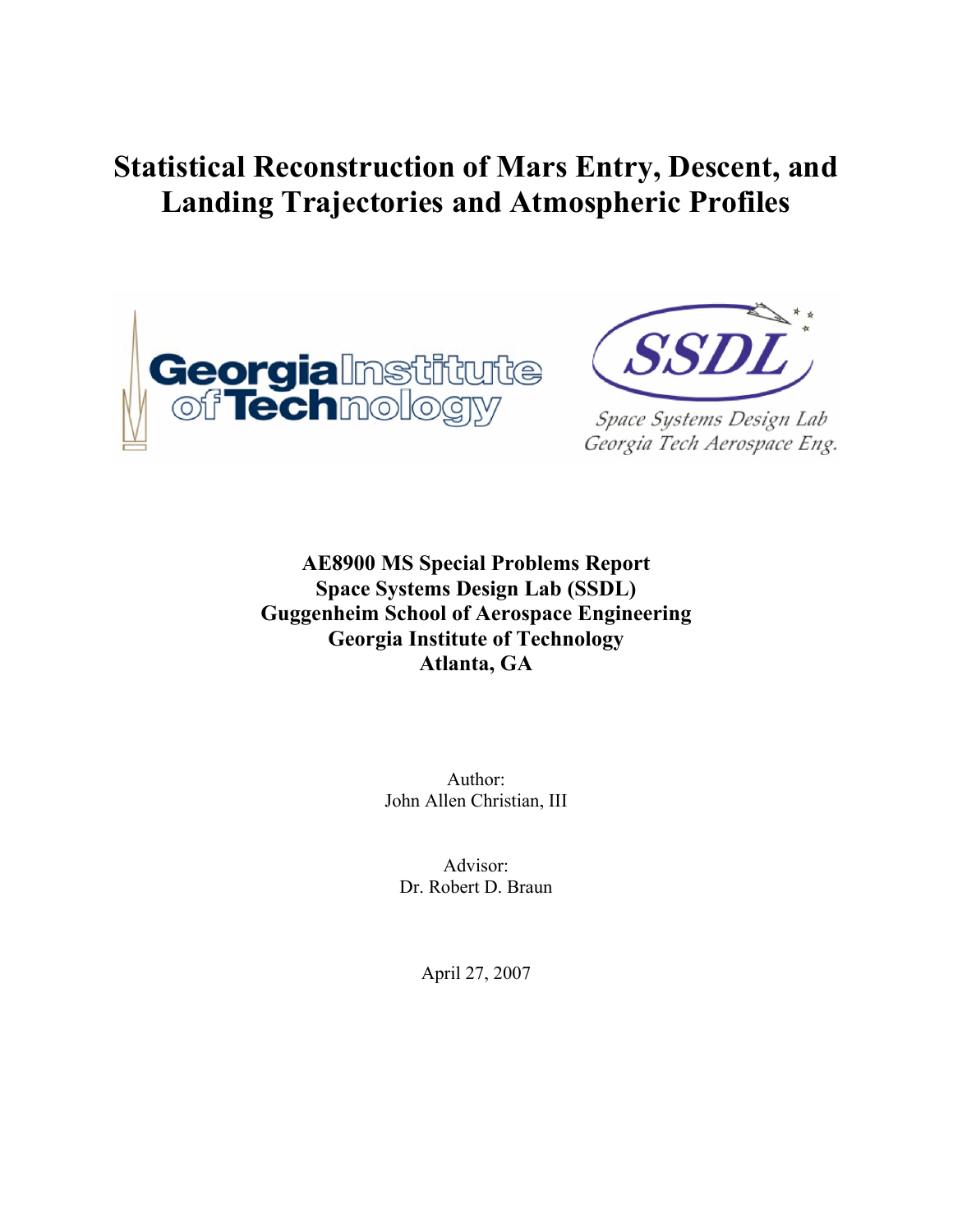# **Statistical Reconstruction of Mars Entry, Descent, and Landing Trajectories and Atmospheric Profiles**

John A. Christian

*Georgia Institute of Technology, Atlanta, GA, 30332-0150* 

**Accurate post-flight reconstruction of a vehicle's trajectory during entry into a planetary atmosphere can produce a wide array of valuable information. The data collected through the reconstruction of entry, descent, and landing (EDL) system performance enables the quantification of performance margins for future systems. Beyond the engineering knowledge gained through trajectory reconstruction, the results may also be used by planetary scientists to generate an accurate atmospheric profile. A computer tool was developed to facilitate the rapid analysis of data gathered during entry. Emphasis was placed on making the tool flexible and capable of easily incorporating different types of data. These data are used to provide an accurate reconstruction through the use of an Extended Kalman Filter (EKF). In its present form, the filter propagates the mean state forward using a three degree-of-freedom dynamic model and is capable of handling data from accelerometers and altimeters. The tool is validated against previous trajectory and atmosphere reconstructions that were performed for the Mars Pathfinder mission.** 

#### **Nomenclature**

| g       | $=$ | local acceleration due to gravity      | M            | $=$ | mean molecular weight                 |
|---------|-----|----------------------------------------|--------------|-----|---------------------------------------|
| h       | $=$ | altitude                               | $M_{\infty}$ | $=$ | free-stream Mach number               |
| m       | $=$ | mass                                   | P            | $=$ | state covariance matrix               |
| р       | $=$ | pressure                               | Q            | $=$ | state noise covariance matrix         |
| q       | $=$ | dynamic pressure                       | R            | $=$ | measurement covariance matrix         |
| V       | $=$ | measurement noise vector               | R            | $=$ | universal gas constant                |
| W       | $=$ | state noise vector                     | T            | $=$ | temperature                           |
| x       | $=$ | deviation in state vector from nominal | $V_i$        | $=$ | inertial velocity                     |
| z       | $=$ | observation vector                     | $V_r$        | $=$ | relative velocity                     |
|         |     |                                        | X            | $=$ | full state vector                     |
| $A_{A}$ | $=$ | axial acceleration                     |              |     |                                       |
| $A_N$   | $=$ | normal acceleration                    | $\alpha_T$   | $=$ | total angle of attack                 |
| $A_X$   | $=$ | acceleration in the x-direction        | γ            | $=$ | relative flight path angle $(+$ down) |
| $A_Y$   | $=$ | acceleration in the y-direction        | $\gamma_i$   | $=$ | inertial flight path angle (+ down)   |
| $C_A$   | $=$ | axial force coefficient                | $\theta$     | $=$ | planetcentric longitude               |
| $C_N$   | $=$ | normal force coefficient               | $\rho$       | $=$ | local density                         |
| $C_D$   | $=$ | drag coefficient                       | $\rho_0$     | $=$ | density at h=0 km                     |
| $C_L$   | $=$ | lift coefficient                       | $\sigma$     | $=$ | bank angle                            |
| D       | $=$ | drag force                             | φ            | $=$ | planetcentric latitude                |
| $F_A$   | $=$ | axial force                            | $\psi$       | $=$ | relative heading angle                |
| $F_N$   | $=$ | normal force                           | $\psi_i$     | $=$ | inertial heading angle                |
| Н       | $=$ | atmospheric scale height               | $\omega$     | $=$ | planet rotation rate                  |
| Н       | $=$ | measurement sensitivity matrix         |              |     |                                       |
| K       | $=$ | Kalman gain                            | Ф            | $=$ | state transition matrix               |
| L       | $=$ | lift force                             |              |     |                                       |
| L/D     | $=$ | lift-to-drag ratio                     |              |     |                                       |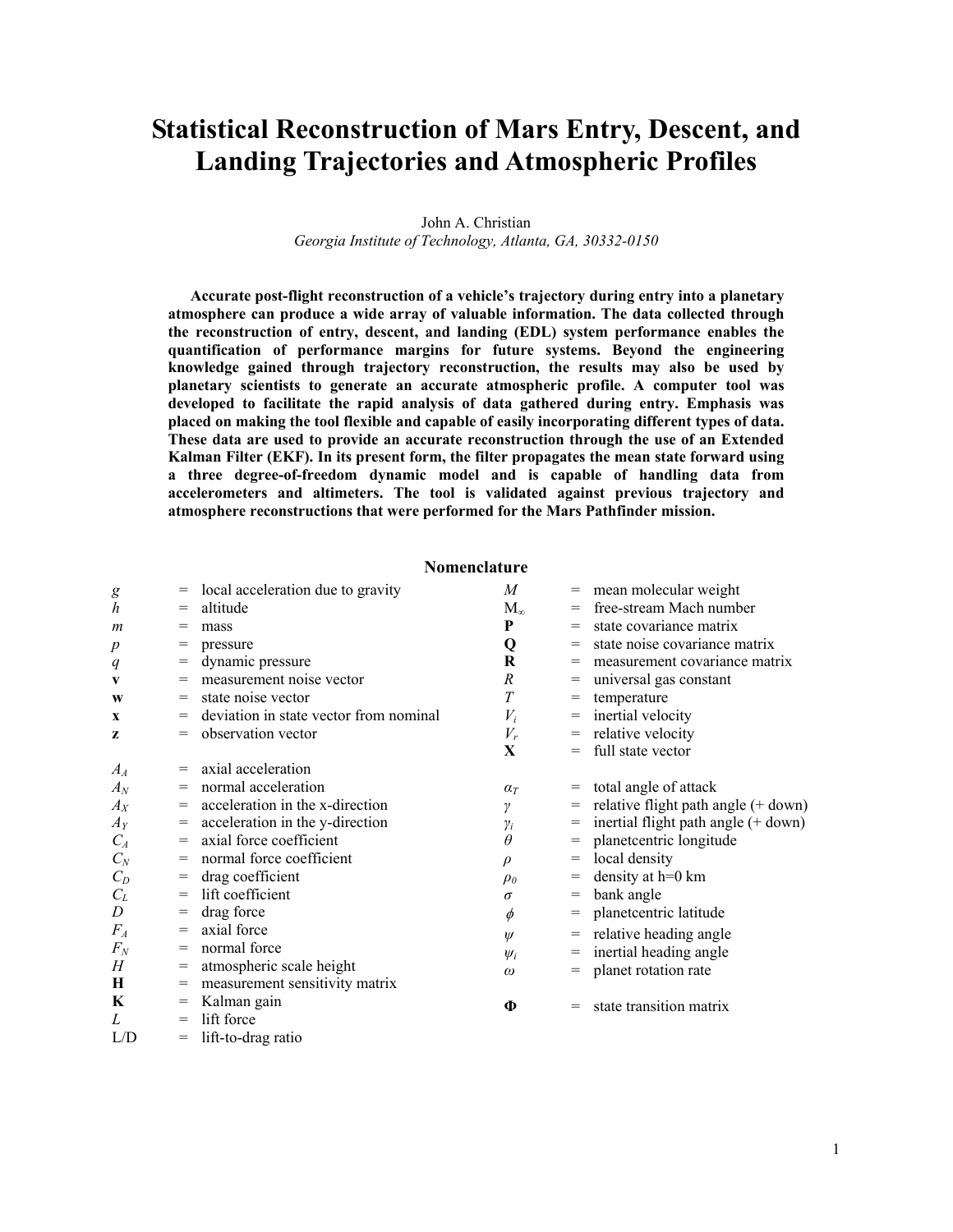# **I. Introduction**

The use of measurements taken during entry, descent, and landing (EDL) is an established method for accurate post-flight reconstruction of a vehicle's trajectory during entry into a planetary atmosphere.<sup>1-5</sup> Many data typ post-flight reconstruction of a vehicle's trajectory during entry into a planetary atmosphere.<sup>1-5</sup> Many data types, such as inertial acceleration measurements from accelerometers, are commonly available for use in these analyses. Further, methods exist to leverage the data collected to create an estimate of the atmospheric profile encountered by the vehicle.6-8 This report presents a review of these methods and discusses their incorporation into a computer tool for rapid trajectory and atmospheric reconstruction.

 The tool developed here is written in MATLAB and employs an Extended Kalman Filter (EKF) to incorporate measurement data. While other methods have been proposed and implemented in past studies,<sup>4,8</sup> the use of an EKF allows for an estimation of uncertainty in the reconstructed trajectory and atmosphere. This method is also capable of seamlessly incorporating many different measurement types.

 This paper begins with a review of the theory and mathematics that form the underpinnings of the chosen trajectory reconstruction technique. Once this foundation is laid, the methodology and procedure used is investigated in more detail. The report is concluded with a case study where the tool is applied to the Mars Pathfinder case.

### **II. Overview of Trajectory Types**

 Three types of entry trajectories are discussed throughout this study. The relationship between these three trajectory types is shown in Fig. 1. The true trajectory is the path actually taken by the entry vehicle. The state variables along this path will never actually be known; they may only be estimated. The nominal trajectory, on the other hand, represents the trajectory predicted by the analyst's tools without the incorporation of additional data. This is the expected path of the entry vehicle. Fortunately, however, data is often available that allows for improvement of the nominal trajectory. Through taking measurements, parameters related to the true trajectory may be estimated. By intelligently incorporating these data, the analyst may improve the estimate of the entry vehicle's trajectory, resulting in the best estimated trajectory.



**Fig. 1 Relationship between the true, nominal, and best estimated trajectory.** 

 The full state used in this analysis is a six-element vector, **X**, with state variables of radius, *r*; planetcentric longitude, *θ*; planetcentric latitude, φ; relative velocity, *Vr*; relative flight path angle, *γ*; and relative heading angle, *ψ*. The difference between the nominal trajectory and best estimated trajectory at any point along the trajectory is given by **x**. Note the slight difference in nomenclature used for the full state vector (indicated by a capital letter) and the error in the state vector (indicated by a lowercase letter).

# **III. Theoretical Background**

The discussion of the theoretical and mathematical background is divided into four parts. First is a review of the equations of motion for planetary entry used to propagate the state variables forward in time. These equations form the foundation for many of the later analyses. This is followed by a definition of the state transition matrix as well as considerations associated with the numerical computation of this matrix. Thirdly, the measurement sensitivity matrix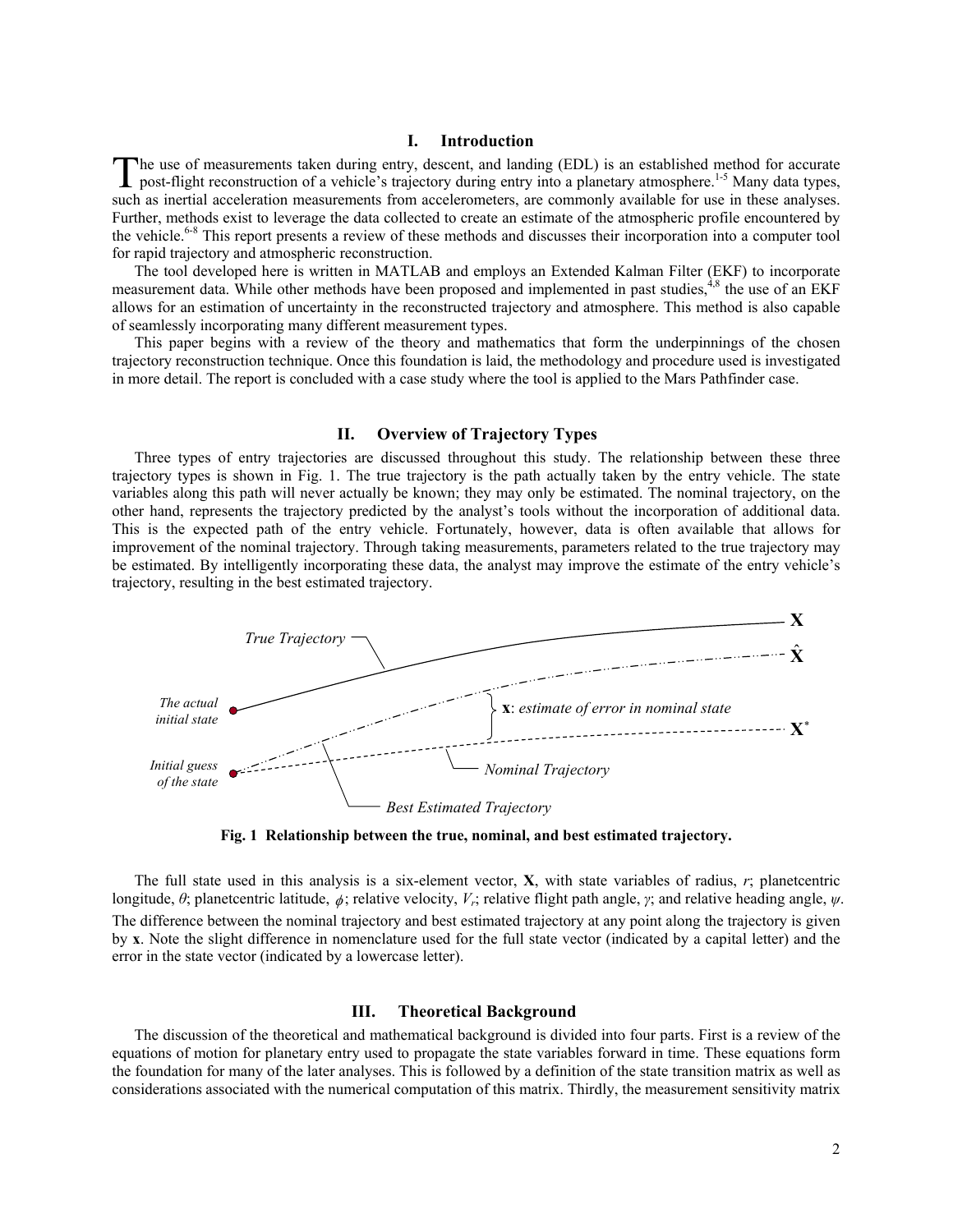is presented and example formulations are derived for common EDL measurement types. Finally, all of these topics are combined in the presentation of EKF theory.

# **A. Equations of Motion**

Entry vehicle dynamics are modeled using the three degree-of-freedom (3-DOF) equations of motion. These equations assume point mass dynamics occurring over a rotating planet with the atmosphere fixed to the planet surface (i.e. no winds). The 3-DOF equations of motion are as follows:

$$
\dot{r} = -V_r \sin(\gamma) \tag{1}
$$

$$
\dot{\theta} = \frac{\cos(\gamma)\cos(\psi)}{r\cos(\phi)}V_r
$$
 (2)

$$
\dot{\phi} = \frac{\cos(\gamma)\sin(\psi)}{r} V_r \tag{3}
$$

$$
\dot{V}_r = -\frac{D}{m} + g\sin(\gamma) - \omega^2 r\cos(\phi)(\sin(\gamma)\cos(\phi) + \cos(\gamma)\sin(\phi)\sin(\psi))
$$
\n(4)

$$
\dot{\gamma} = \left(\frac{1}{V_r}\right) \left[ -\frac{L}{m} \cos(\sigma) + g \cos(\gamma) - \frac{V_r^2}{r} \cos(\gamma) - 2\omega V_r \cos(\phi) \cos(\psi) - \omega^2 r \cos(\phi) (\cos(\gamma) \cos(\phi) - \sin(\gamma) \sin(\phi) \sin(\psi)) \right]
$$
(5)

$$
\dot{\psi} = \left(\frac{1}{V_r}\right) \left[ \frac{L}{m} \frac{\sin(\sigma)}{\cos(\gamma)} - \frac{V_r^2}{r} \cos(\gamma)\cos(\psi)\tan(\phi) - 2\omega V_r(\tan(\gamma)\cos(\phi)\sin(\psi) + \sin(\phi)) - \frac{\omega^2 r}{\cos(\gamma)} \sin(\phi)\cos(\phi)\cos(\psi) \right]
$$
(6)

See the nomenclature section for a description of each of the variables in Eq  $(1)$  – Eq. (6). Note that the use of planetcentric longitude/latitude allows for the use of the spherical equations of motion over a non-spherical planet (i.e. the radius of the planet is free to vary with latitude and longitude). These equations of motion are compiled from a number of sources<sup>9-11</sup> to achieve the desired combination of assumptions and variables. Changes are also made to account for the positive-down flight path angle convention used in this paper.

Because Eq  $(1)$  – Eq. (6) are derived relative to a rotating planet, inertial state variable values (velocity, flight path angle, and heading angle) must be converted to the planet fixed frame. The conversion between the inertial and relative frames for these state variables is as follows:

$$
V_r = \left[ (V_i \cos(\psi_i) \cos(\gamma_i) - r \cos(\phi) \omega)^2 + (V_i \sin(\psi_i) \cos(\gamma_i))^2 + (V_i \sin(\gamma_i))^2 \right]^{1/2}
$$
(7)

$$
\gamma = \frac{\pi}{2} - \tan^{-1} \left( \frac{\left[ (V_i \cos(\psi_i) \cos(\gamma_i) - r \cos(\phi)\omega)^2 + (V_i \sin(\psi_i) \cos(\gamma_i))^2 \right]^{1/2}}{|V_i \sin(\gamma_i)|} \right) \tag{8}
$$

$$
\psi = \tan^{-1}\left(\frac{V_i \sin(\psi_i)\cos(\gamma_i)}{V_i \cos(\psi_i)\cos(\gamma_i) - r \cos(\phi)\omega}\right)
$$
(9)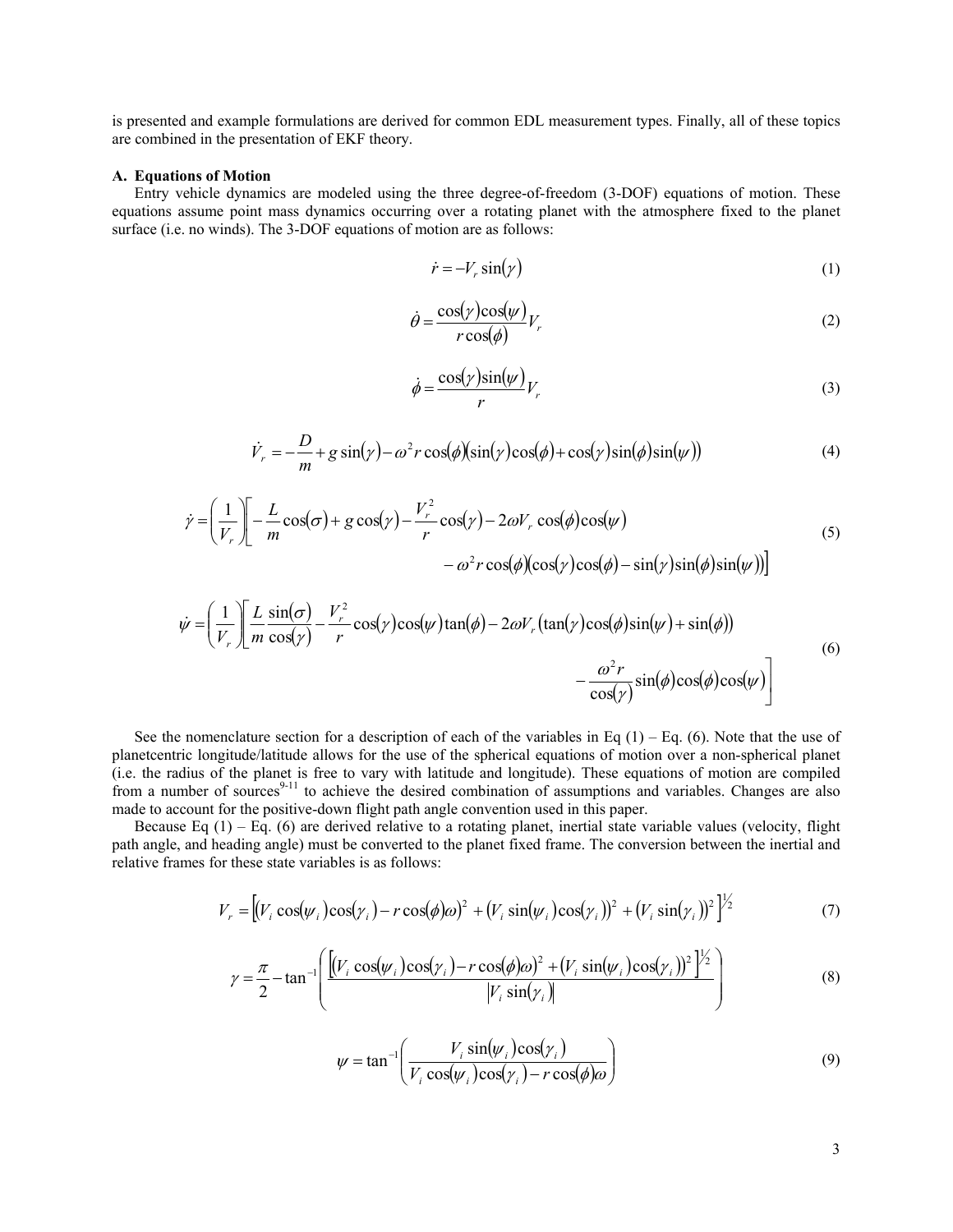Finally, it is important to note the difference between the heading angle, *ψ*, and the azimuth angle. The azimuth angle is a commonly provided input and the assumed convention is that it is measured clockwise from north. The heading angle, however, is measured counterclockwise from east. Therefore, it is easy to see that the conversion between azimuth and heading angle is given by the following expression:

$$
\psi = 90^{\circ} + (360^{\circ} - Azimuth) \tag{10}
$$

#### **B. State Transition Matrix**

In many cases, it is desirable to map error in the vehicle's state vector at one time,  $t_0$ , to a later time in the trajectory,  $t_1$ . While the actual trajectory may be highly nonlinear, it usually possible to assume the errors behave in a linear fashion as long as they remain sufficiently small. Under this assumption, the equations of motion may be linearized by taking a series expansion about a reference trajectory and retaining only the first-order terms.<sup>12</sup> The deviation vector, **x**, (a six-vector of the deviation in the full state vector, **X**) may then be mapped from time  $t_0$  to  $t_1$ using the following expression:

$$
\mathbf{x}(t_1) = \mathbf{\Phi}(t_1, t_0) \mathbf{x}(t_0) \tag{11}
$$

The 6x6 matrix shown in Eq. 11, **Φ**, is a Jacobian that is frequently called the state transition matrix in this context. This matrix consists of the partial derivative of each state vector component at  $t_1$  with respect to all of the initial state vector components.

$$
\mathbf{\Phi}(t_1, t_0) = \begin{bmatrix} \frac{\partial \mathbf{x}_1(t_1)}{\partial \mathbf{x}_1(t_0)} & \frac{\partial \mathbf{x}_1(t_1)}{\partial \mathbf{x}_2(t_0)} & \cdots & \frac{\partial \mathbf{x}_1(t_1)}{\partial \mathbf{x}_6(t_0)} \\ \frac{\partial \mathbf{x}_2(t_1)}{\partial \mathbf{x}_1(t_0)} & \ddots & \vdots \\ \vdots & \ddots & \vdots \\ \frac{\partial \mathbf{x}_6(t_1)}{\partial \mathbf{x}_1(t_0)} & \cdots & \frac{\partial \mathbf{x}_6(t_1)}{\partial \mathbf{x}_6(t_0)} \end{bmatrix}
$$
(12)

The tool developed here numerically calculates each partial derivative using forward finite differencing. Recall that the forward finite differencing formula may be derived by expanding the function  $F(x+h)$  as a Taylor series expansion. If the step size, *h*, is assumed to be very small, the function may be truncated and the higher order terms can be lumped into a placeholder, *θ*. Rearranging the truncated series expansion yields the familiar forward finite differencing formula:

$$
F' = \frac{F(x+h) - F(x)}{h} + \frac{\theta(h^2)}{h}
$$
 (13)

For the purposes of calculating **Φ**, the step size is estimated as a 0.01% of the state variable being perturbed or 1e-4, whichever is smaller. Each term in **Φ** is, therefore, calculated by perturbing the trajectory state variables oneby-one at  $t_0$  (using the appropriate *h*) and observing the change it creates in the trajectory at  $t_1$ .

#### **C. Measurement Sensitivity Matrix**

In addition to mapping errors in the state variables from  $t_0$  to  $t_1$ , it is also desirable to know how errors in the state vector relate to errors in measurements, **z**. For the purposes of this discussion, **z** is assumed to be an *n*x1 vector representing the errors of *n* different observation types. It is important to note that measurement errors are expressed as the difference between the observed and computed values (i.e. observed minus computed). It is assumed that the observations are linearly related to the state by the following expression: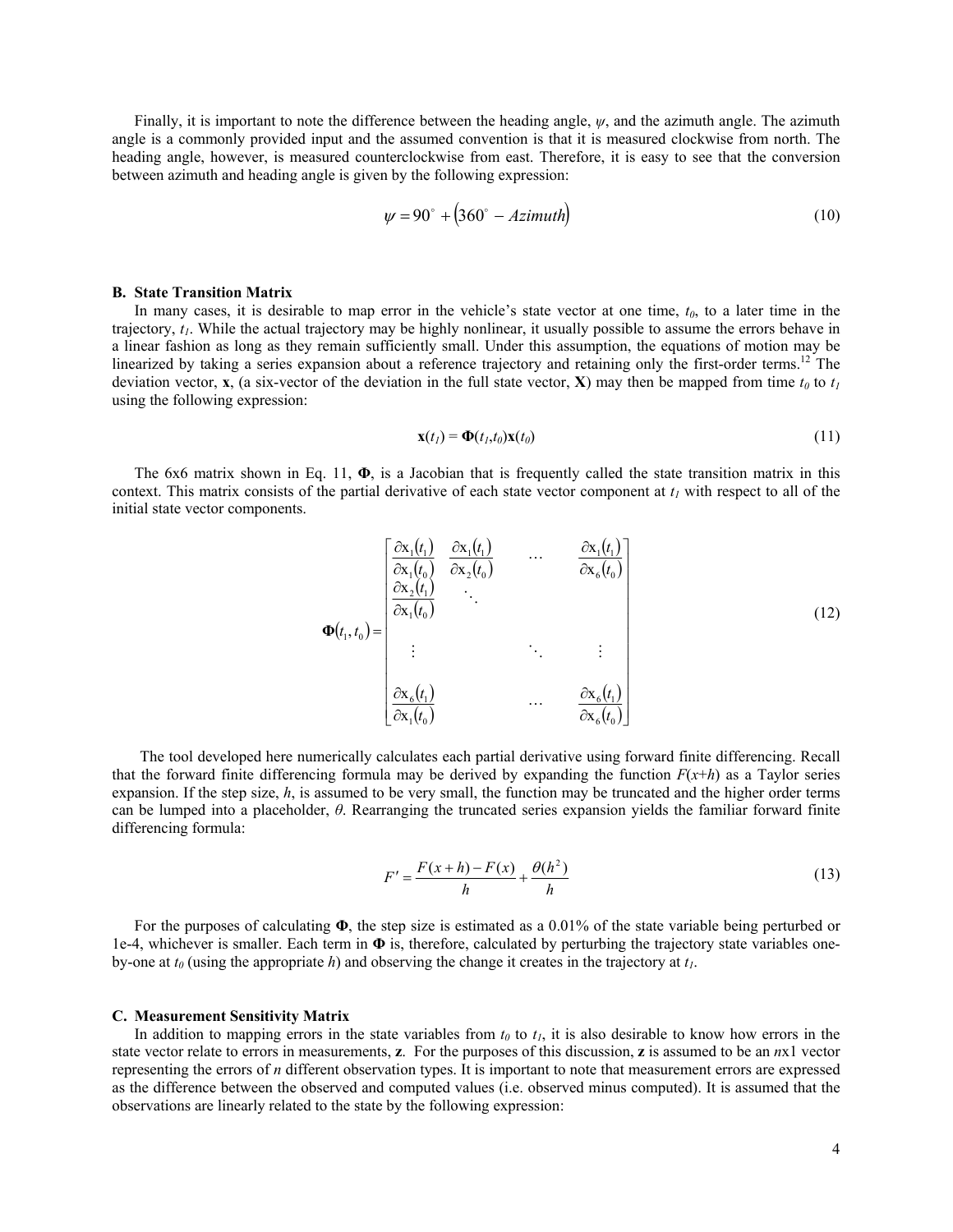$$
z = Hx + v \tag{14}
$$

Here, **x** is the true, unknowable deviation vector and **v** is a random vector (mean of zero) that represents the error in the measurements. The *n*x6 matrix shown in Eq. (14), **H**, is the measurement sensitivity matrix. Each row of this matrix is formed by taking the partial derivative of a given measurement type with respect to each of the state vector components at a specified time. Clearly, the **H** matrix is problem specific and depends on the data types that are used. Two common examples in EDL reconstruction are presented here. The first is a 1x6 matrix where only axial acceleration measurements are incorporated to improve the state:

$$
\mathbf{H} = \begin{bmatrix} \frac{\partial A_A}{\partial r} & \frac{\partial A_A}{\partial \theta} & \frac{\partial A_A}{\partial \phi} & \frac{\partial A_A}{\partial V_r} & \frac{\partial A_A}{\partial \gamma} & \frac{\partial A_A}{\partial \psi} \end{bmatrix}
$$
(15)

$$
\mathbf{H} = \left[ \frac{1}{2m} V_r^2 C_D S \left( -\frac{\rho}{H} \right) \quad 0 \quad 0 \quad \frac{1}{m} \rho V_r C_D S \quad 0 \quad 0 \right] \tag{16}
$$

The next example is a 2x6 matrix where only altimeter data (altitude and altitude rate) is being used to improve the state. This matrix is as follows:

$$
\mathbf{H} = \begin{bmatrix} \frac{\partial h}{\partial r} & \frac{\partial h}{\partial \theta} & \frac{\partial h}{\partial \phi} & \frac{\partial h}{\partial V_r} & \frac{\partial h}{\partial \gamma} \\ \frac{\partial \dot{h}}{\partial r} & \frac{\partial \dot{h}}{\partial \theta} & \frac{\partial \dot{h}}{\partial \phi} & \frac{\partial \dot{h}}{\partial V_r} & \frac{\partial \dot{h}}{\partial \gamma} & \frac{\partial \dot{h}}{\partial \psi} \end{bmatrix}
$$
(17)  

$$
\mathbf{H} = \begin{bmatrix} 1 & 0 & 0 & 0 & 0 & 0 \\ 0 & 0 & 0 & -\sin(\gamma) & -V_r \cos(\gamma) & 0 \end{bmatrix}
$$
(18)

If other measurement types are desired, the appropriate **H** matrix rows must be derived. Fortunately, the derivation of these partial derivatives is typically straightforward and may be performed analytically. The analyst is responsible for assembling the appropriate **H** matrix for the measurement types employed in the problem. The mechanics of this process are discussed later in more detail.

#### **D. Extended Kalman Filtering12-14**

The Kalman Filter is based on a modification of Eq.11 that results in the following recursive dynamic model:

$$
\mathbf{x}_{k+1} = \mathbf{\Phi}_k \mathbf{x}_k + \mathbf{w}_k \tag{19}
$$

Here, note the addition of the state noise vector,  $w_k$ , with mean of zero and a covariance  $Q_k = E(w_k w_k^T)$ . The ability to account for state noise is one of the major advantages of the Kalman Filter over many other filtering methods. The inclusion of state noise allows for the consideration of statistical uncertainties in the dynamics model. Furthermore, as was discussed in Section III.C, the relationship between observations and the state are given by:

$$
\mathbf{z}_k = \mathbf{H}_k \mathbf{x}_k + \mathbf{v}_k \tag{20}
$$

It is important to note that the observation sensitivity matrix, **H**, in the Kalman Filter only includes observations at time *k*. **H** will, therefore, have the same number of rows as types of data being processed.

Implementation of the Kalman Filter is a sequential process that occurs in two phases: 1) observation processing and 2) mapping the state and covariance forward in time. When observational data is available, the following expressions may be used to update the current estimate of the state and covariance at a given time, *k*:

$$
\mathbf{x}_{k}^{+} = \mathbf{x}_{k}^{-} + \mathbf{K}_{k} \left( \mathbf{z}_{k} - \mathbf{H}_{k} \mathbf{x}_{k}^{-} \right)
$$
 (21)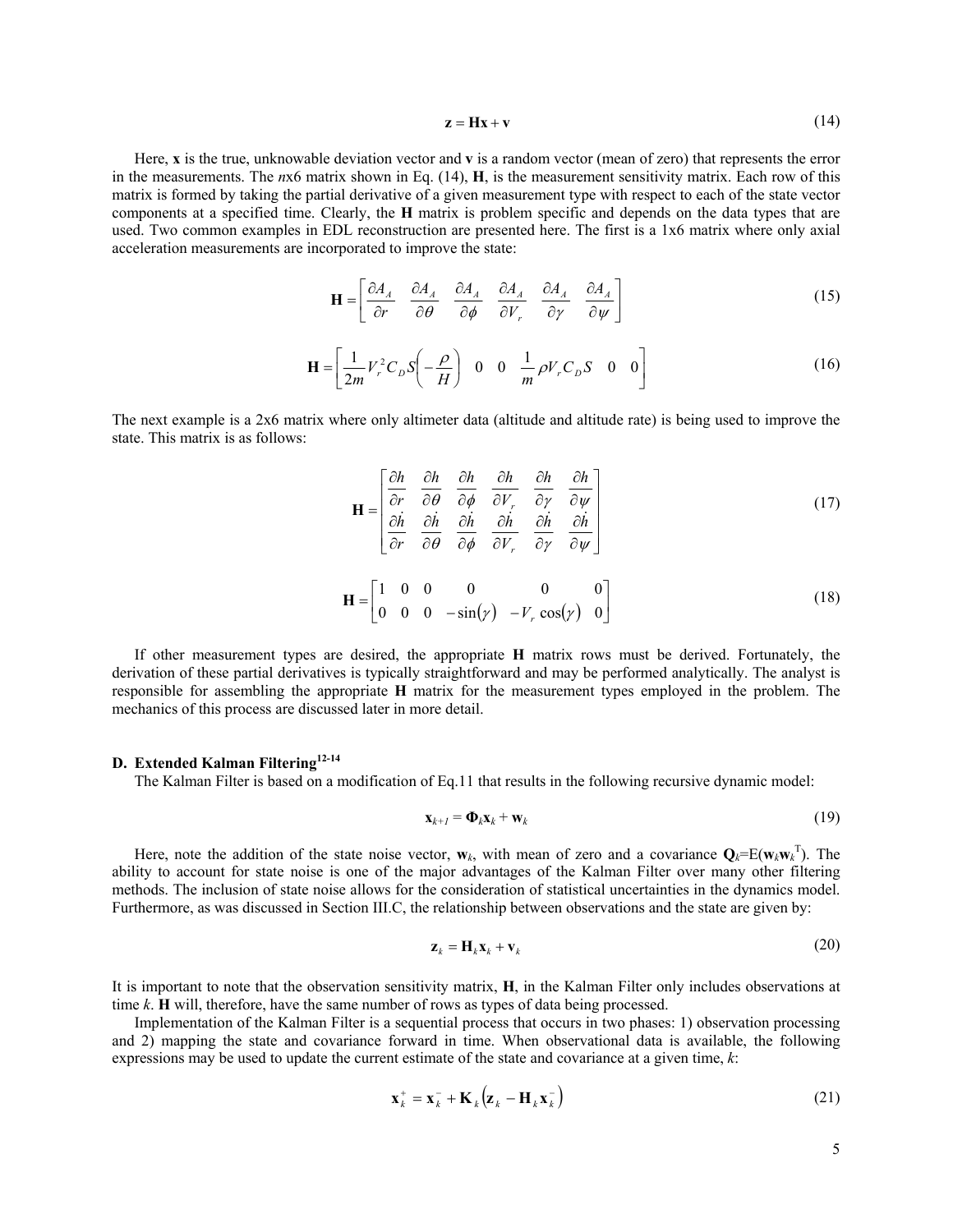$$
\mathbf{P}_{k}^{+} = \mathrm{E} \Big( \mathbf{e}_{k}^{+} \mathbf{e}_{k}^{+T} \Big) = \big( \mathbf{I} - \mathbf{K}_{k} \mathbf{H}_{k} \big) \mathbf{P}_{k}^{-} \big( \mathbf{I} - \mathbf{K}_{k} \mathbf{H}_{k} \big)^{T} + \mathbf{K}_{k} \mathbf{R}_{k} \mathbf{K}_{k}^{T} \tag{22}
$$

The matrix  $\mathbf{R}_k$  is the measurement covariance matrix defined as  $\mathbf{R}_k = E(\mathbf{v}_k \mathbf{v}_k^T)$ . Further, note that  $\mathbf{x}_k^+$  is an unbiased estimator of the true state,  $\mathbf{x}_k$ , after the measurement has been processed  $(\mathbf{x}_k)$  is the estimate prior to processing the observation). The error in the estimate after the update is given by  $\mathbf{e}_k^+ = \mathbf{x}_k^+ - \mathbf{x}_k$ . Within Eq. (22), the variable  $\mathbf{K}_k$  is known as the *Kalman Gain*. This matrix is selected to minimize the updated covariance by setting the differential of Eq. (22) to zero and solving for **K***k*. The equation for the Kalman Gain is given in Eq. (23).

$$
\mathbf{K}_{k} = \mathbf{P}_{k}^{-} \mathbf{H}_{k}^{T} \left( \mathbf{H}_{k} \mathbf{P}_{k}^{-} \mathbf{H}_{k}^{T} + \mathbf{R}_{k} \right)^{-1}
$$
(23)

The second phase of the Kalman Filter process, propagating the state and covariance forward in time, may be accomplished using Eq. (24) and Eq. (25).

$$
\mathbf{x}_{k+1}^{-} = \mathbf{\Phi}_k \mathbf{x}_k^{+} \tag{24}
$$

$$
\mathbf{P}_{k+1}^{-} = \mathbf{\Phi}_k \mathbf{P}_k^{+} \mathbf{\Phi}_k^{T} + \mathbf{Q}_k
$$
 (25)

The algorithm for implementing a Kalman Filter is shown graphically in Fig. 2.



**Fig. 2 Algorithm for a Kalman Filter.**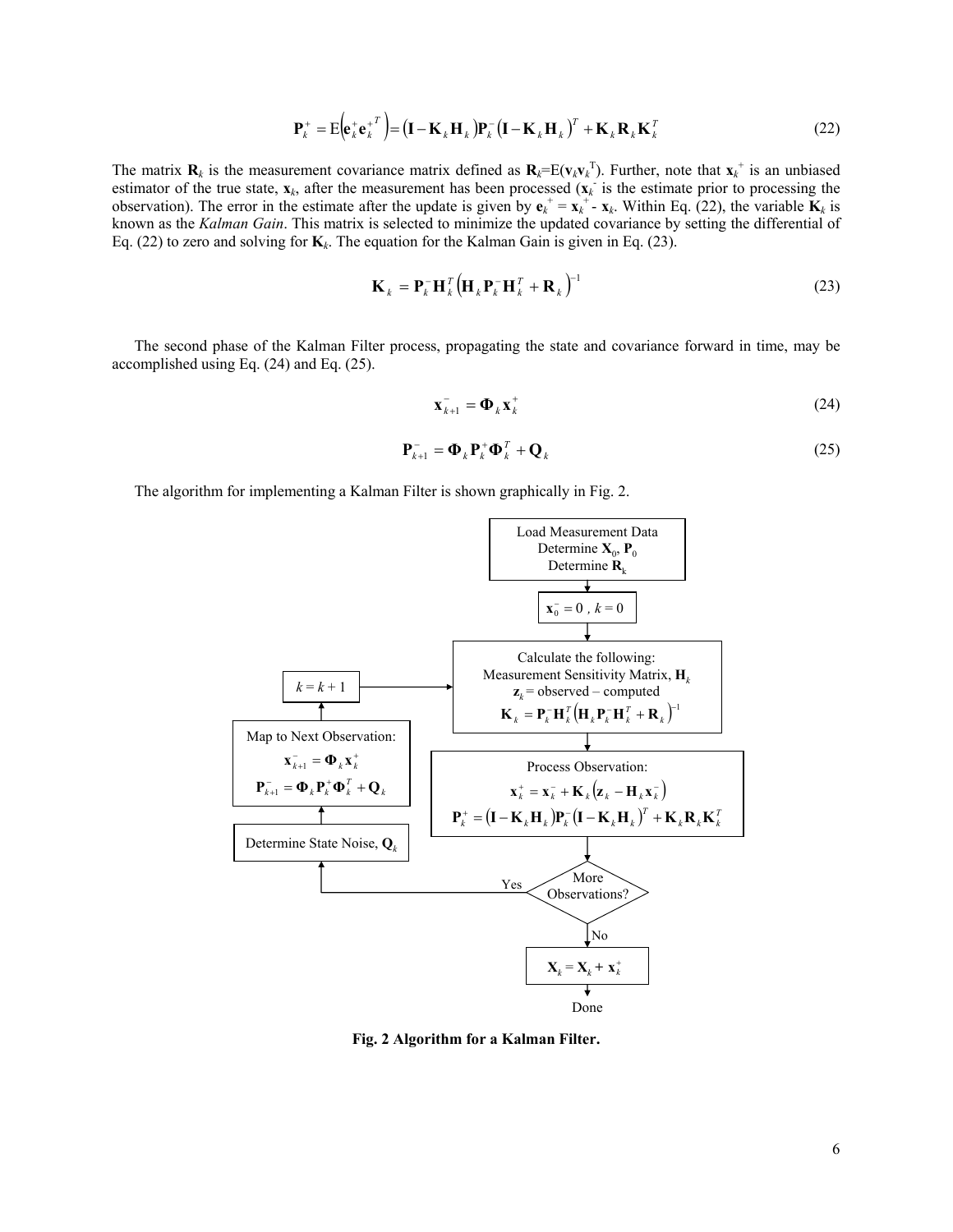# **IV. Implementation and Reconstruction Methodology**

With the theoretical foundation established, attention is turned to the reconstruction methodology. All of the processes described below have been implemented in MATLAB R2006a and run on a desktop computer with Microsoft Windows XP Professional, Version 2002, Service Pack 2. The computational process occurs, roughly, in the same order in which it is presented in this section.

#### **A. Generating Total Angle of Attack History**

Various methods have been proposed for determining the time-history of an entry vehicle's aerodynamic performance using only accelerometer data.<sup>16</sup> Of particular interest is an approach for estimating the time-history of the total angle of attack developed in previous studies that investigated the reconstruction of the Mars Pathfinder entry trajectory.<sup>4,20</sup> The observation was made that the total angle of attack could be estimated through recognizing the following relationship:

$$
\frac{C_N}{C_A} = \left(\frac{F_N}{\frac{1}{2}\rho V^2 S}\right) / \left(\frac{F_A}{\frac{1}{2}\rho V^2 S}\right) = \frac{m A_N}{m A_A} = \frac{A_N}{A_A}
$$
\n(26)

In practice, one accelerometer is typically placed along the axial direction, yielding  $A<sub>A</sub>$  directly. Two other accelerometers are placed in the plane perpendicular to the axial direction yielding  $A_X$  and  $A_Y$ , the accelerations in the x-direction and y-direction, respectively. The root-sum-square of  $A<sub>X</sub>$  and  $A<sub>Y</sub>$  may be then be used to compute  $A<sub>N</sub>$ .

$$
A_N = \sqrt{A_X^2 + A_Y^2} \tag{27}
$$

Combining the relationships shown in Eq. (26) and Eq. (27) with vehicle aerodynamics allows the analyst to compute the time-history of total angle of attack. In many vehicle aerodynamic models, vehicle performance  $(C_A,$  $C_N$ ,  $C_L$ ,  $C_D$ ,  $C_M$ , etc) is given as a function of both velocity and angle of attack. Therefore, the  $C_N/C_A$  ratio may also be computed as a function of velocity and angle of attack. If an early estimate of the velocity is available through an initial integration of the axial deceleration pulse, and the  $C_N/C_A$  ratio is available from accelerometer data, the angle of attack may be computed. This procedure was performed in MATLAB through the interpolation of tabulated aerodynamic data.

### **B. Gravity Modeling**

The current version of the reconstruction tool provides the analyst the freedom to include a gravity model with fidelity of their choosing. At the beginning of the code, the user specifies a function handle pointing to an m-file that contains the gravity model they desire to use. Currently, a simple spherical gravity model of the following form is used:

$$
g = g_0 \left(\frac{r_0}{r_0 + h}\right)^2 \tag{28}
$$

If the user wishes, however, they may write a more sophisticated gravity model that is latitude/longitude dependent. The simple model shown in Eq. (28) is assumed to be sufficient for these analyses.

# **C. Generating a Nominal Atmosphere**

With a time-history of angle of attack created and a gravity model established, the next step is to generate the nominal atmosphere. This process is begun by integrating the axial deceleration pulse forward in time from the initial state. Of particular importance are the time histories of altitude and velocity generated from this procedure. Combining these results with the time history of angle of attack and the aerodynamic model, the following expression may be used to compute density:

$$
\rho = \frac{2mA_A}{V^2 C_A S} \tag{29}
$$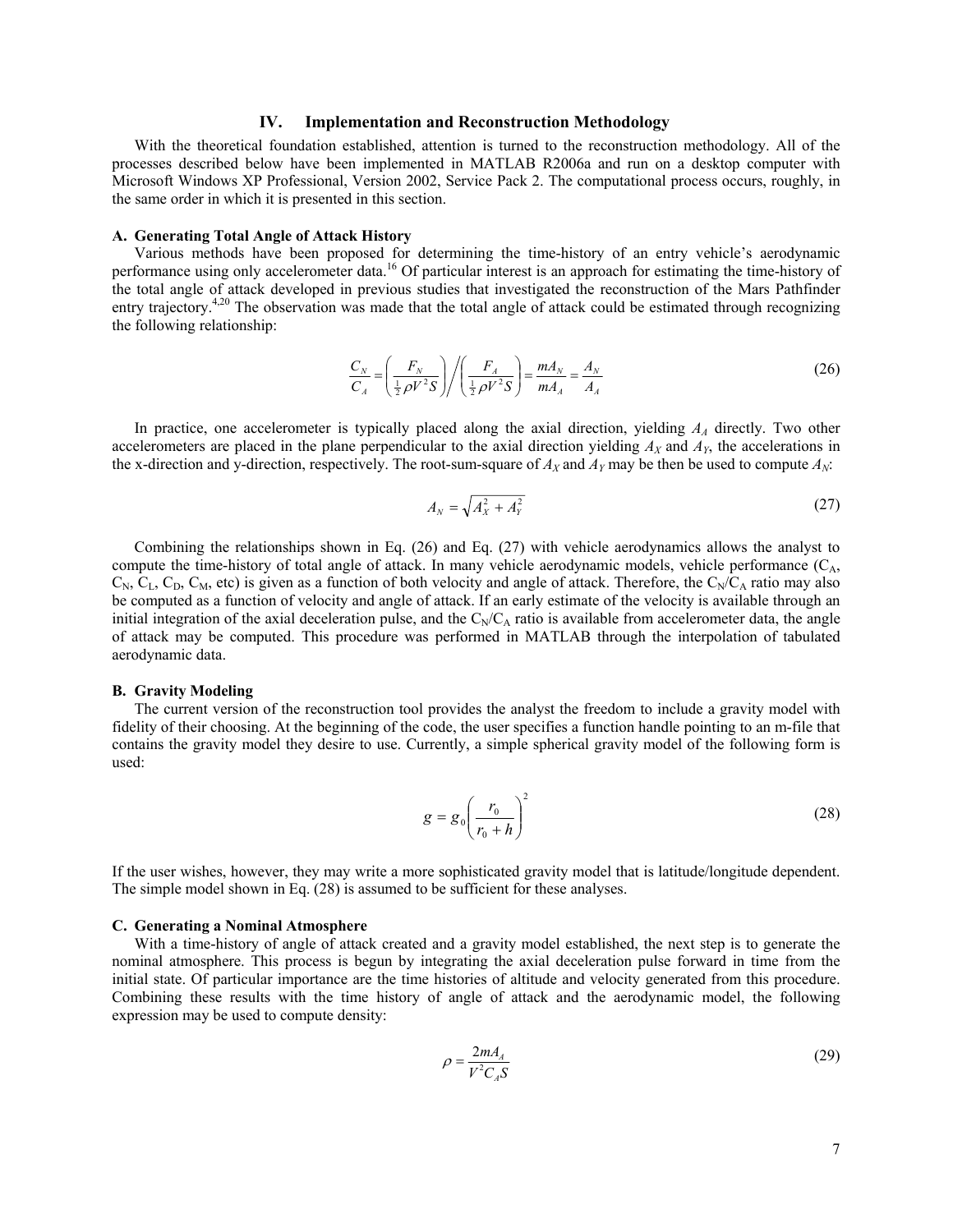Thus, a density profile is created over the range of altitudes for which integration of the axial deceleration pulse is valid. In many missions, the accelerometer data becomes difficult to use towards the end of the trajectory as significant oscillations are introduced by a number of events that commonly occur near the end of the EDL timeline (e.g. parachute deployment, heatshield separation, lowering of lander on bridle below backshell, etc.). A different method must be used here. Depending on the data available, one of two approaches is recommended. If atmospheric measurements are available during or shortly after the EDL sequence (as is the case for Mars Pathfinder), this information may be used to reconstruct the bottom segment of the atmosphere. The density at a specified altitude (frequently the landing site) is anchored to measured values and an exponential atmosphere model is used to connect this data point to the bottom of the atmospheric profile generated through deceleration measurements. Recall the form of an exponential atmosphere,

$$
\rho = \rho_0 \exp[-h/H] \tag{30}
$$

where  $\rho_0$  is the density at an altitude of zero (*h*=0) and *H* is the atmospheric scale height. Given the data available, it is straightforward to solve for  $\rho_0$  and *H* to satisfy the conditions described above.

 If no atmospheric measurements are available, a different approach must be taken. Retaining the use of the exponential model for the missing atmosphere segment, both  $\rho_0$  and *H* may be approximated from the acceleration derived atmosphere model. Here, the atmospheric scale height may be estimated from a curve fit of the bottom portion of the available atmosphere model (how much of the atmospheric profile is used for this fit depends on the specific problem);  $\rho_0$  is selected to ensure continuity between atmosphere segments.

#### **D. Generating a Nominal Trajectory**

With the time-history of the total angle of attack, gravity model, and nominal atmosphere available, the nominal trajectory may be created. Beginning with the initial state, the equations of motion shown in Eq. (1) - Eq. (6) are integrated forward in time while being subjected to the nominal density profile and the vehicle aerodynamics coupled with the time history of total angle of attack. The 'ode45' integration routine was implemented in MATLAB. This built-in function implements a dynamic time-step Runge-Kutta 4,5 algorithm. As is expected, the deceleration pulse created by this trajectory matches the measured data extremely well.

All trajectory analyses incorporate event modeling to allow for changes in mass (e.g. drop heatshield), drag area (e.g. deploy parachute), aerodynamics, or any other user-defined discontinuity in a vehicle parameter. Specifically, the analyst is free to divide the trajectory into an arbitrary number of flight segments and is only required to input the start and end times of each phase, the mass during each phase, the aerodynamic reference area during each phase, and a function-handle pointing to an m-file that contains the aerodynamic model for each phase. An example of how this is done is presented in the Mars Pathfinder case study located at the end of this report.

#### **E. Implementation of the Extended Kalman Filter**

Referring back to the section on Kalman filtering theory, recall that the following inputs are needed to implement an EKF:

- 1. *Nominal trajectory* creation of this trajectory is as discussed in the pervious section
- 2. *Ability to integrate equations of motion* made possible through the gravity model, nominal atmosphere, and time-history of total angle of attack
- 3. *Initial state and covariance*  input that must be provided by the analyst on a problem specific basis
- 4. *Measurement sensitivity matrix*  requires nominal trajectory with rows constructed as discussed in Section III.C; the user must create this to match the data types used in the Kalman filter
- 5. *Measurement covariance*  input that must be provided by the analyst on a problem specific basis
- 6. *State noise* input that must be provided by the analyst on a problem specific basis
- 7. *State transition matrix*  calculated numerically using the approach shown in Section III.B

In the above list, note that all the required inputs are either input by the analyst or generated using the approaches described in Section IV.A through Section IV.D. The initial state and covariance are incorporated directly by the analyst at the beginning of the code. For the other user specified inputs, the analyst specifies a function handle that points to an m-file (with time and the current state vector as inputs) which returns the desired information – either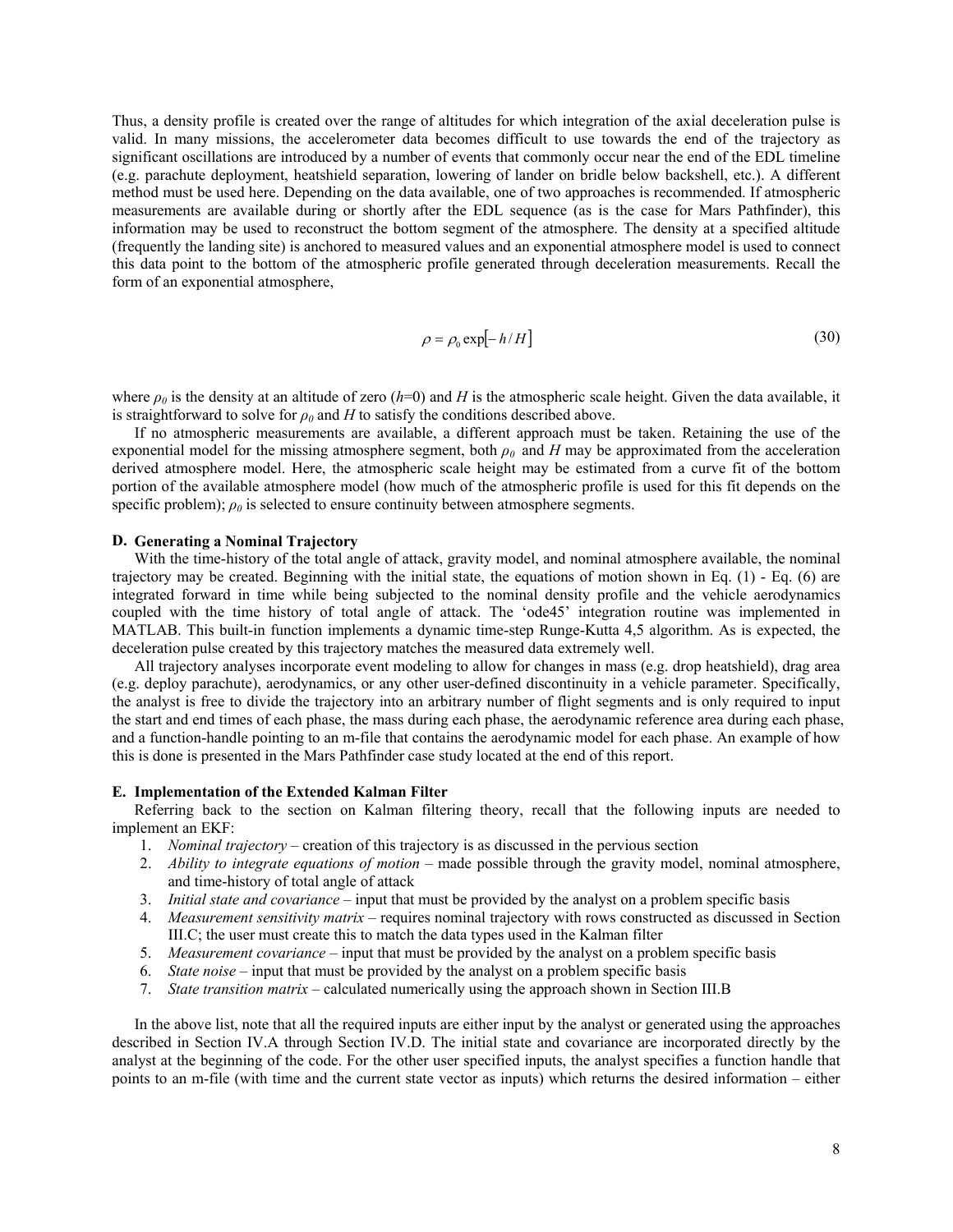the **H**, **R**, or **Q** matrix. The analyst is free to make these matrices whatever form they wish subject to the input/output constraints specified in the code.

If only accelerometer data is available over the bulk of the trajectory, it may not be possible to create meaningful shifts in the nominal atmosphere or trajectory through the use of the EKF. In other words, the best estimated trajectory will coincide with the nominal trajectory. This is because the assumptions made in creating the nominal atmosphere will result in a nominal deceleration pulse that is always nearly identical to the measured deceleration pulse. Despite this limitation, the EKF remains an effective way to investigate the uncertainty in each of the states throughout the trajectory. Further, if non-accelerometer data is available (e.g. altimeter data, spacecraft-to-spacecraft radiometric data), the EKF is capable of appropriately shifting the trajectory states to better agree with the measured data.

Finally, care must be taken when implementing the EKF. If measurements cause large deviations from the nominal, the error in the states may become unstable when integrated over the entire descent trajectory – especially if these errors are introduced early in the process. In some cases, the introduction of additional state noise helps address this problem.

# **F. Atmosphere Reconstruction**

After implementation of the EKF on the entry trajectory, a reconstruction of the atmosphere may be performed. As before, the density profile may be determined using Eq. (29). One of the primary challenges associated with this methodology is the difficulty associated with separating errors in density and errors in the aerodynamic modeling. This is especially problematic if no direct measures of atmospheric properties are available. Additional errors are introduced by the use of Eq. (29) when only coarse aerodynamic models are available (as is the case for the Mars Pathfinder case study discussed below). Despite these challenges with determining mean density values, the uncertainties generated by the EKF in the trajectory states (specifically altitude and velocity) may be used to generate an uncertainty in density.

With a density vs. altitude profile established, the hydrostatic equation may be integrated to determine a pressure distribution with altitude:

$$
\frac{dp}{dh} = -\rho g \tag{31}
$$

Ideally, direct surface pressure measurements will be available to produce a good starting point from which to begin the integration. If they are not available, a guess of the pressure must be made from other available data and the analyst's judgment. Finally, the temperature profile may be calculated at each point along the trajectory through the ideal gas law:

$$
T = \left(\frac{M}{R}\right)\left(\frac{p}{\rho}\right) \tag{32}
$$

where M is the mean molecular weight (assumed to be 43.2685 kg/kmol on Mars) and R is the universal gas constant (8314.34 J/kmol-K).

# **V. Mars Pathfinder Case Study**

Data for Mars Pathfinder was compiled from a number of sources.<sup>3,4,16-24</sup> Where possible, an effort was made to ensure equivalent assumptions were made before combining data. Basic vehicle parameters and the initial entry state are obtained from the Mars Pathfinder EDL reconstruction work of Spencer et al.<sup>4</sup> The entry mass is assumed to be 585.3 kg with a heatshield mass of 64.4 kg and a backshell mass of 56.9 kg. The assumed entry state is as shown in Table 1. While the uncertainty in the entry states is not directly available in the literature, uncertainty data is available on the NASA Planetary Data System (PDS) at a slightly earlier epoch (July 4, 1997, 16:51:12.28 UTC, approximately 38.2 seconds prior to what is defined as entry interface).<sup>19</sup> Assuming that these uncertainties are uncorrelated, they may be mapped forward in time (for 38.2 seconds) using the state transition matrix as is described in Eq. (25) with **Q**=0. The uncertainties shown in Table 1 are generated by the author and correspond to the PDS uncertainties propagated forward in time. Analysis demonstrated that over 38.2 seconds, the error in the state grows by approximately 1.5% in the worst case. Therefore, the levels of uncertainty at both times are identical to within the precision presented.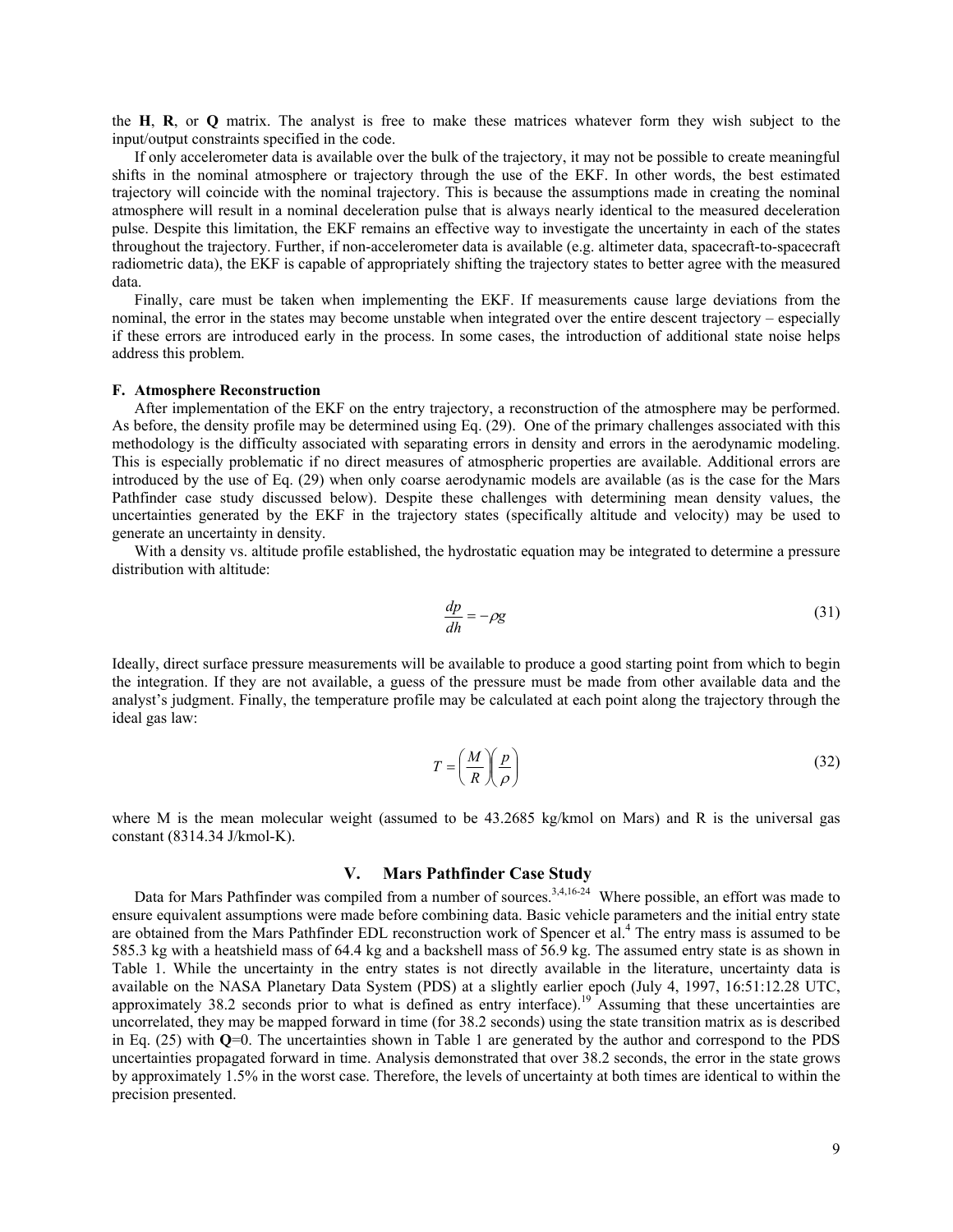| <b>Parameter</b>             | Mean Value <sup>4</sup>          | Uncertainty ( $1\sigma$ ) |
|------------------------------|----------------------------------|---------------------------|
| Epoch at entry interface     | July 4, 1997<br>16:51:50.482 UTC | Not available             |
| Radial distance              | 3,522.2 km                       | $1.7 \text{ km}$          |
| Aerocentric latitude         | 22.6303 deg                      | $0.04$ deg                |
| Aerocentric longitude        | 337.9976 deg                     | $0.01$ deg                |
| Inertial velocity            | 7.2642 km/s                      | $0.7$ m/s                 |
| Inertial flight path angle   | $-14.0614$ deg                   | $0.02$ deg                |
| Inertial flight-path azimuth | 253.1481 deg                     | $0.02$ deg                |

**Table 1 Summary of Mars Pathfinder entry state.** 

# **A. Analysis of Acceleration Data**

Acceleration data from the accelerometers that were part of the Atmospheric Structure/Meteorology (ASI/MET) experiment is available throughout the EDL sequence. Note that for these accelerometers, lab tests demonstrated that  $1 \text{ g} = 9.795 \text{ m/s}^2$ . The measured axial acceleration is provided in Fig. 3. This axial acceleration pulse may be used to infer the timing of key events during the EDL sequence. The times of relevant EDL events are summarized in Table 2. Preprocessing of this data was performed prior to use in the reconstruction analysis performed below. This procedure removed spurious data, including spikes introduced when the gain on the accelerometer was switched.

Additionally, care must be taken when incorporating the accelerometer data. Recall that accelerometers only measure the sensed inertial acceleration. Therefore, when using equations of motion in a rotating frame, one must be careful to compare accelerations in the same frame.



**Fig. 3 Acceleration as measured by the ASI/MET accelerometers.** 

|                                           | <b>Time from</b> |
|-------------------------------------------|------------------|
| Event                                     | entry, sec       |
| Entry interface $(r = 3522.2 \text{ km})$ | 0 <sub>0</sub>   |
| Mortar fire                               | 171.4            |
| Begin parachute inflation                 | 172.2            |
| Parachute full inflation                  | 172.7            |
| Heatshield separation                     | 192.1            |
| Radar ground acquisition                  | 276.0            |
| Rocket ignition                           | 299.1            |
| Bridle cut                                | 301.3            |
| Touchdown (first bounce)                  | 305.0            |

| Table 2 Summary of key EDL events. |  |  |
|------------------------------------|--|--|
|                                    |  |  |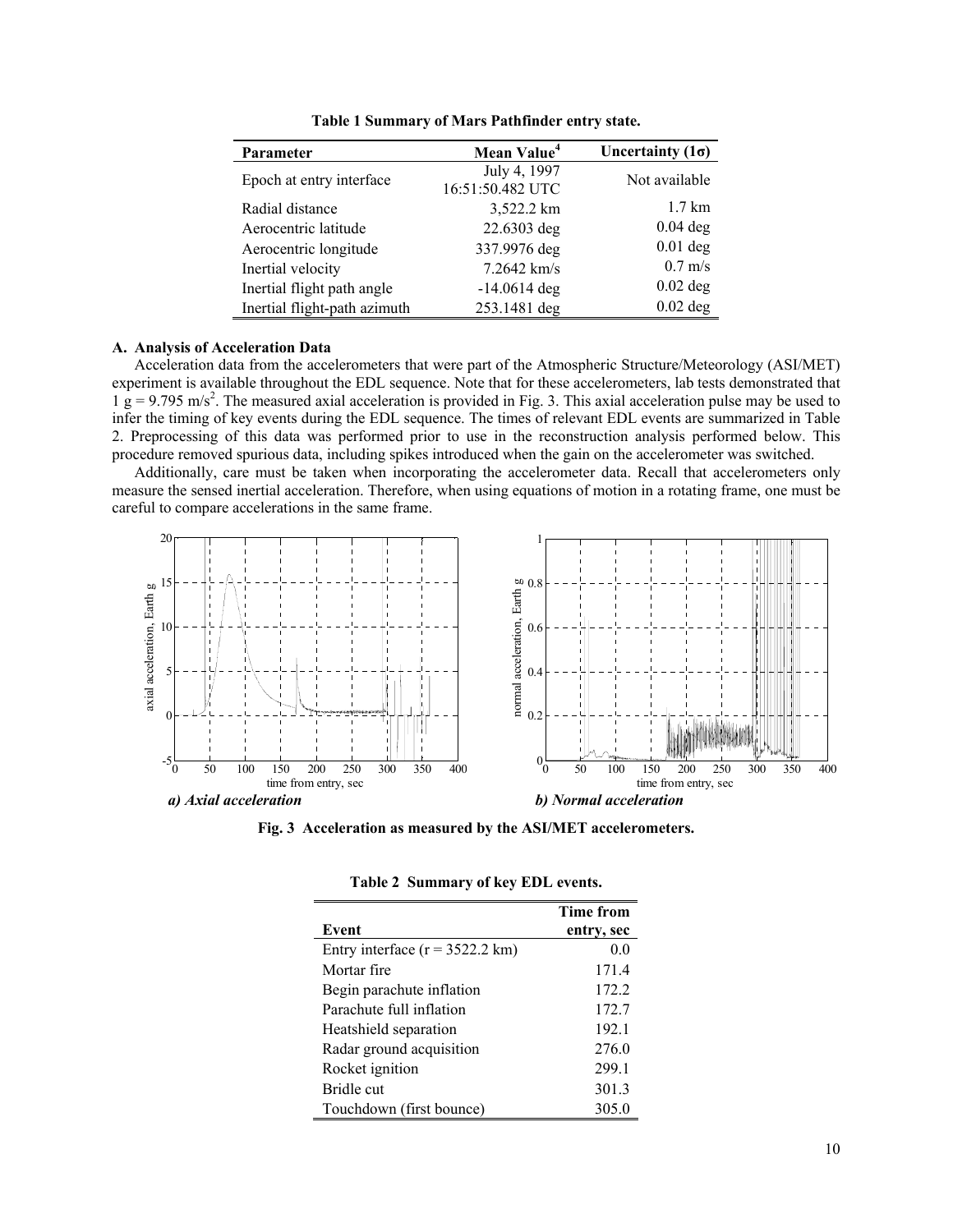# **B. Creation of Flight Segments**

The Mars Pathfinder entry trajectory was divided into three flight segments using the approach described in Section IV.D. These three flight segments are defined by the user-defined inputs described in Table 3.

|                  | start time          | end time  | mass               | Aerodynamics          |
|------------------|---------------------|-----------|--------------------|-----------------------|
| Flight Segment 1 | $0$ sec             | 172.2 sec | 585.3 kg           | capsule               |
| Flight Segment 2 | 172.2 sec           | 192.1 sec | 585.3 kg           | $capsule + parachute$ |
| Flight Segment 3 | $192.1 \text{ sec}$ | 297 sec   | $520.9 \text{ kg}$ | $capsule + parachute$ |

**Table 3 Mars Pathfinder flight segments.** 

Flight segment 1 defines the vehicle characteristics from entry through the beginning of parachute inflation. The entry vehicle aerodynamic database used during this portion of flight is as described in the literature. Tabular data of the Mars Pathfinder capsule aerodynamics are available and the data used are presented in Table 4. These data were incorporated into a MATLAB m-file and linear interpolation was performed based on inputs of angle of attack and velocity. Linear interpolation was chosen over other interpolation methods (such as Hermite cubic) for computational speed.

| Angle of         |              |         |                         |           |
|------------------|--------------|---------|-------------------------|-----------|
| Attack, deg      | $M_{\infty}$ | $C_N$   | $\mathbf{C}_\mathbf{A}$ | $C_N/C_A$ |
| $\boldsymbol{0}$ | 31.6         | 0.00000 | 1.6984                  | 0.00000   |
| $\overline{0}$   | 22.3         | 0.00000 | 1.7290                  | 0.00000   |
| $\boldsymbol{0}$ | 9.4          | 0.00000 | 1.6393                  | 0.00000   |
| $\boldsymbol{0}$ | 1.9          | 0.00000 | 1.3079                  | 0.00000   |
| $\overline{2}$   | 39.3         | 0.00749 | 1.6597                  | 0.00451   |
| $\overline{c}$   | 36.7         | 0.00358 | 1.6796                  | 0.00213   |
| $\overline{c}$   | 31.6         | 0.00238 | 1.6943                  | 0.00140   |
| $\overline{c}$   | 27.7         | 0.00623 | 1.7138                  | 0.00364   |
| $\overline{c}$   | 22.3         | 0.00621 | 1.7208                  | 0.00361   |
| $\overline{c}$   | 20.9         | 0.00557 | 1.7168                  | 0.00324   |
| $\overline{c}$   | 18.3         | 0.00344 | 1.7141                  | 0.00201   |
| $\overline{c}$   | 16.0         | 0.00173 | 1.6999                  | 0.00102   |
| $\overline{c}$   | 14.0         | 0.00262 | 1.6740                  | 0.00157   |
| $\overline{c}$   | 12.2         | 0.00322 | 1.6547                  | 0.00195   |
| $\overline{c}$   | 9.4          | 0.00364 | 1.6382                  | 0.00222   |
| $rac{2}{5}$      | 1.9          | 0.00480 | 1.3069                  | 0.00367   |
|                  | 39.3         | 0.01852 | 1.6508                  | 0.01122   |
| 5                | 36.7         | 0.01121 | 1.6595                  | 0.00676   |
| 5                | 31.6         | 0.01047 | 1.6616                  | 0.00630   |
| 5                | 27.7         | 0.01451 | 1.6821                  | 0.00863   |
| 5                | 22.3         | 0.01425 | 1.6877                  | 0.00844   |
| 5                | 18.3         | 0.01104 | 1.6804                  | 0.00657   |
| 5                | 16.0         | 0.00996 | 1.6679                  | 0.00597   |
| 5                | 14.0         | 0.00859 | 1.6563                  | 0.00519   |
| 5                | 12.2         | 0.00890 | 1.6418                  | 0.00542   |
| 5                | 9.4          | 0.00971 | 1.6278                  | 0.00597   |
| 5                | 1.9          | 0.01190 | 1.3027                  | 0.00913   |
| 11               | 39.3         | 0.04517 | 1.5896                  | 0.02842   |
| 11               | 36.7         | 0.03592 | 1.5767                  | 0.02278   |
| 11               | 22.3         | 0.03571 | 1.5954                  | 0.02238   |
| 11               | 1.9          | 0.02607 | 1.2813                  | 0.02035   |

**Table 4 Mars Pathfinder capsule aerodynamics.<sup>22</sup>**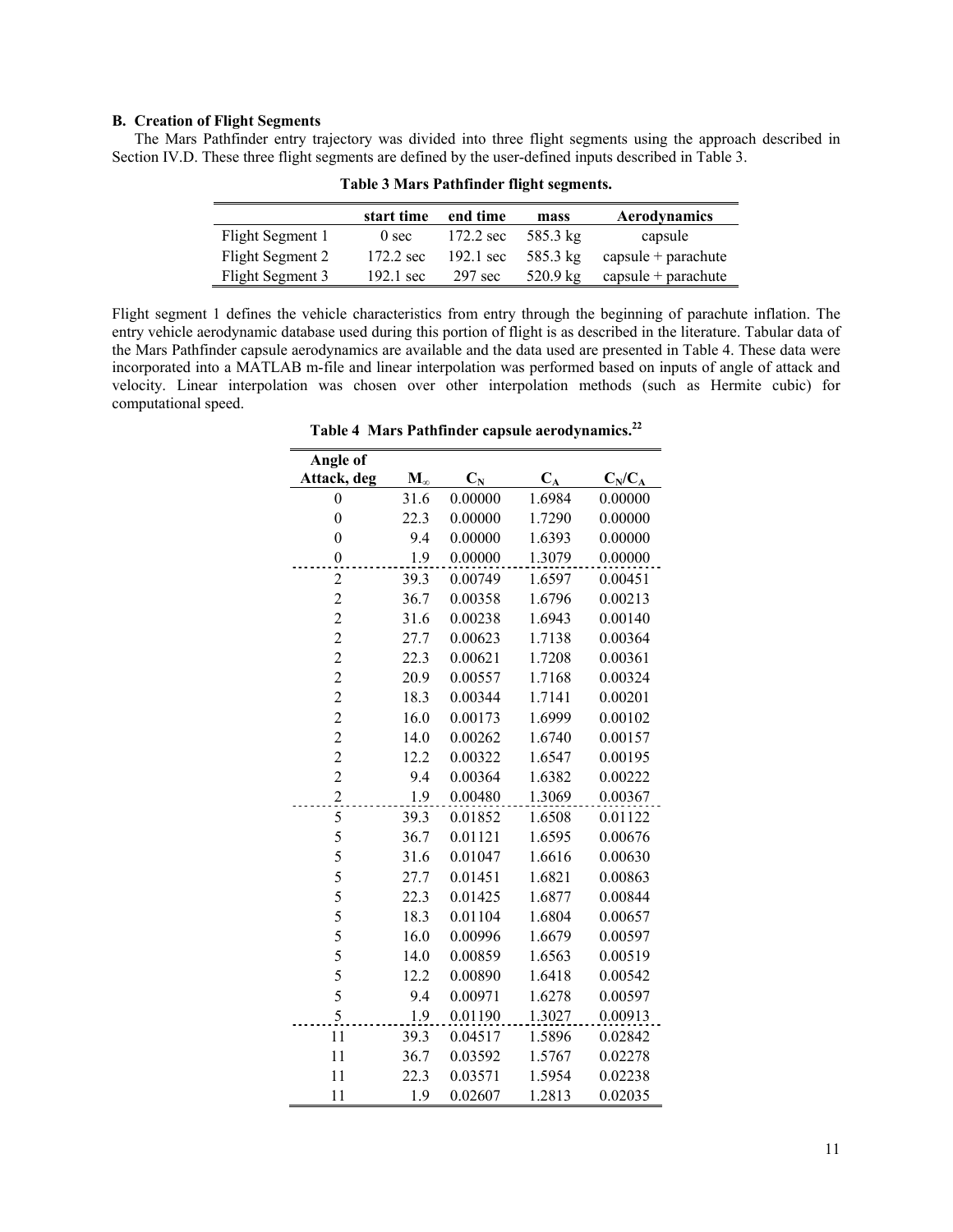Flight segment 2 begins at parachute inflation and lasts through heatshield separation. To remain consistent with previous studies, parachute drag coefficients of  $C_{D0}$ =0.41<sup>18</sup> and  $C_{D0}$ =0.50<sup>4</sup> were investigated. During inflation, the drag generated by the parachute is modeled through the inflation curve method:

$$
F_P = qC_{D0}S_0 \left(\frac{t - t_{SI}}{t_{FI} - t_{SI}}\right)^n
$$
\n(33)

where  $t_{SI}$  is the inflation start time and  $t_{FI}$  is the time of full inflation. Through inspection of the accelerometer data, it was determined that the inflation time was approximately 0.53 seconds.

Flight segment 3 begins after the 64.4 kg heatshield is dropped and the vehicle mass is reduced from 585.3 kg to 520.9 kg. During this segment, drag is produced by both the parachute and capsule. This phase is concluded at 297 seconds after entry interface, just prior to retrorocket ignition.

# **C. Reconstruction of Total Angle of Attack**

Using the measured acceleration data shown in Fig. 3 and the aerodynamics specified in Table 4, the time history of total angle of attack may be computed. Fig. 4 shows a comparison of the normal-to-axial acceleration ratio developed using the techniques described in this study with data available in the literature. Fig. 5 provides a similar comparison for total angle of attack.



**Fig. 4 Comparison of time history of normal-to-axial acceleration ratio.** 



**Fig. 5 Comparison of time history of total angle of attack.**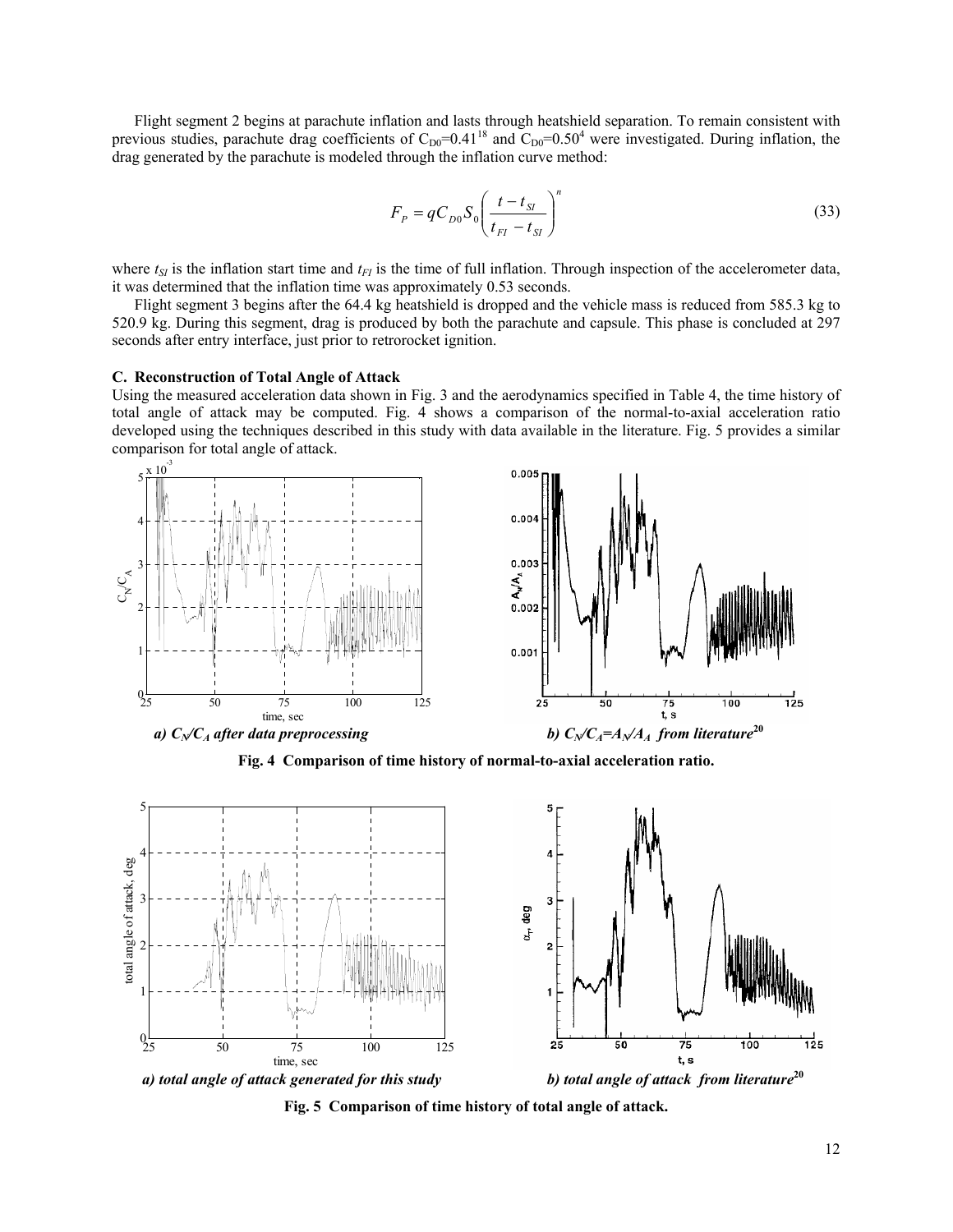After reviewing the total angle of attack data shown in Fig. 5, the limitations of the aerodynamic model presented in Table 4 become apparent. The relatively coarse resolution of aerodynamic data combined with the linear interpolation between available data points likely contributes to the difference seen in angle of attack between 50 seconds and 70 seconds. The predicted angle of attack before 50 seconds and after 70 seconds shows good agreement with the values presented in the literature.

# **D. Creation of Mars Pathfinder Nominal Atmosphere**

The nominal atmosphere for Mars Pathfinder may now be computed as discussed in Section IV.C. The altitude and velocity profiles may be estimated through propagating the measured axial deceleration pulse forward in time, while the axial force coefficient, *CA*, is estimated based on the velocity, angle of attack (Fig. 5), and assumed aerodynamic database (Table 4). Fortunately, Mars Pathfinder took atmospheric measurements shortly after landing. The measured density at the surface was approximately  $0.0176 \text{ kg/m}^3$ .<sup>24</sup> To ensure continuity between atmosphere segments, the exponential atmosphere model used to estimate the density at low altitudes requires an atmospheric scale height of 13,787 km. The nominal density profile generated using the techniques discussed in Section IV.C is as shown in Fig. 6. Additionally, this figure provides a comparison of the nominal density profile with the post-flight density profile available on the NASA PDS constructed from ASI/MET data.<sup>25</sup>



**Fig. 6 Nominal density profile reconstruction and comparison with results from literature.** 

#### **E. Creation of Mars Pathfinder Nominal Trajectory**

The atmospheric, aerodynamic, and event data presented above are sufficient to construct a nominal trajectory. This trajectory is created by integrating the initial conditions shown in Table 1 forward in time. Because the Pathfinder entry vehicle was spin stabilized at a rate of approximately 2 rpm, perturbations in the ballistic trajectory caused by normal acceleration were assumed to cancel each other out. The results obtained for the nominal trajectory in this study, along with a comparison with results from the literature, are shown in Fig. 7 and Fig. 8.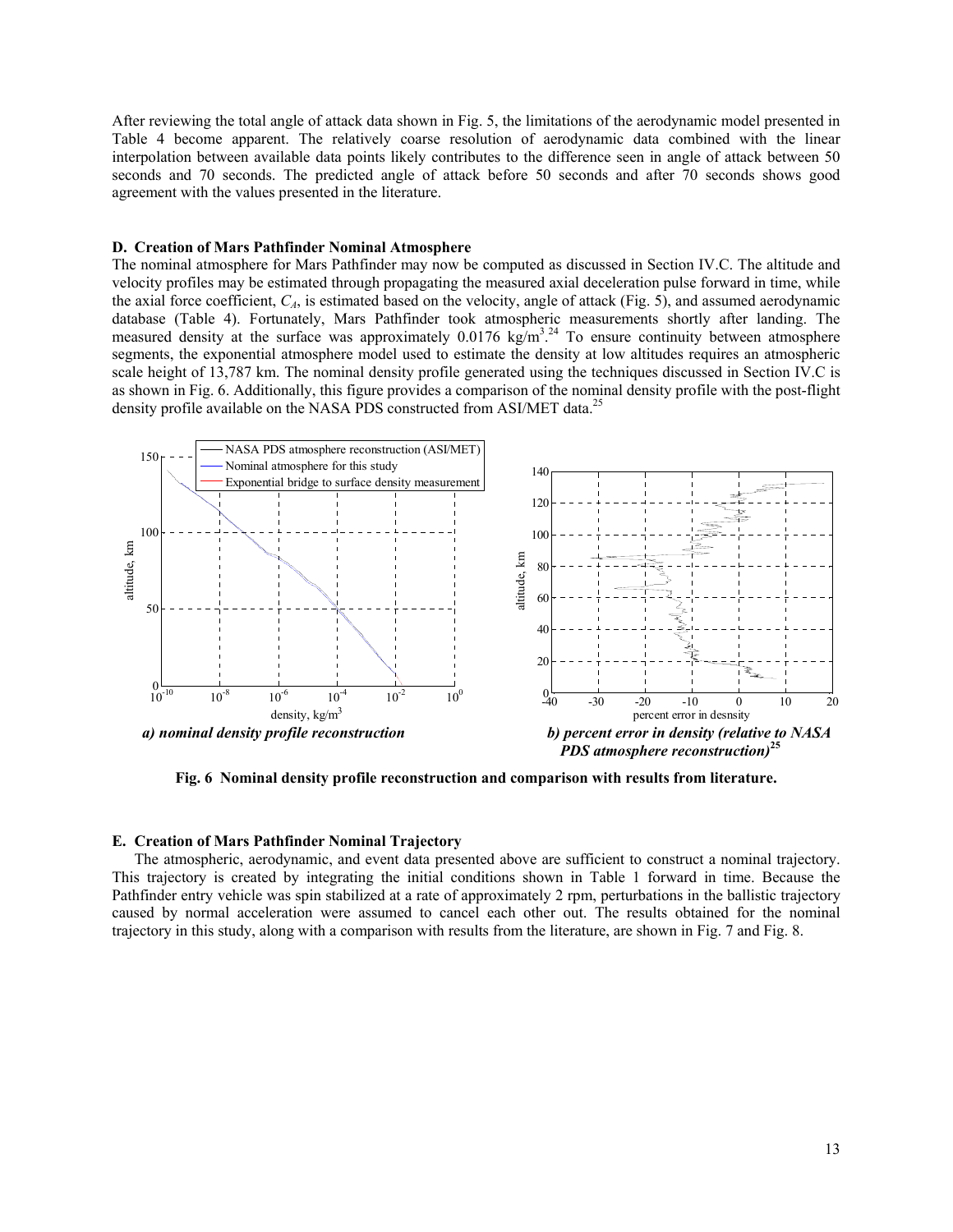

**Fig. 7 Comparison of nominal atmosphere-relative velocity and flight path angle with results from literature.** 



**Fig. 8 Comparison of nominal altitude with results from literature.** 

#### **F. Implementation of Extended Kalman Filter**

An EKF was implemented to incorporate the accelerometer data and altimeter data recorded during the Mars Pathfinder entry. The accelerometer data is available at sampling rate 32 Hz and altimeter data is available at 1 Hz. The instrument characteristics used to generate the measurement covariance matrix, **R**, are as shown in Table 5.

|                              |                       | <b>Measurement</b>         | <b>Measurement</b> |
|------------------------------|-----------------------|----------------------------|--------------------|
| Instrument                   | <b>Description</b>    |                            | Uncertainty        |
| Accelerometers <sup>26</sup> | Allied Signal QA-3000 | <b>Sensed Acceleration</b> | $1,500 \mu$ g-rms  |
| Altimeter                    | Honeywell HG8505DA    | Altitude                   | $0.3 \text{ m}$    |
|                              |                       | Altitude Rate              | $1 \text{ m/s}$    |

**Table 5 Summary of assumed instrument performance.**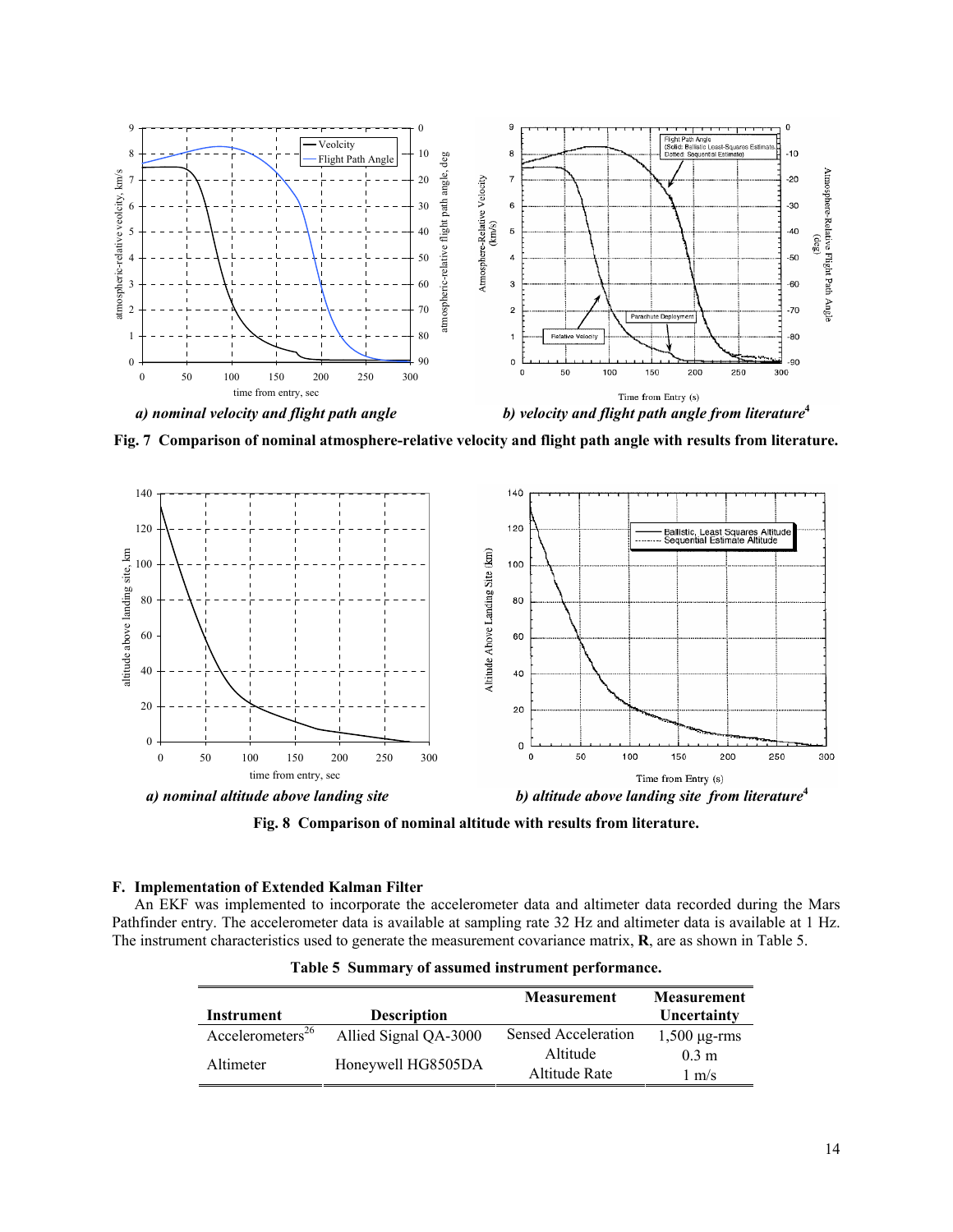Prior to parachute deployment, the standard deviation in accelerometer measurements is assumed to be approximately equal to the instrument measurement uncertainty at the stated sampling rate (1,500 µg).<sup>26</sup> After the parachute is deployed, significant oscillations in the accelerometer data are observed throughout the remainder of the trajectory. From this point forward, based on inspection of the apparent noise level in the data, a standard deviation of 0.1 g is assumed.

In this problem, the EKF is implemented in two phases. From entry interface until the time the altimeter acquires the ground  $(t = 0-277$  seconds), only accelerometer data is used and measurements are incorporated using the **H** matrix shown in Eq. (16). From altimeter ground acquisition (277 seconds) until just prior to retrorocket firing (298 seconds), altimeter data is used. No altimeter data was available to the author beyond 298 seconds after entry interface. The altimeter measurements are incorporated into the EKF using the **H** matrix shown in Eq. (18).

Implementation of the accelerometer data yields the results shown below in Fig. 9. The nominal trajectory is shown in black and the 1-σ error bands are shown in green.



**Fig. 9 Time-history of selected states from the best estimated trajectory.** 

Comparison with the trajectories from the literature (see Fig. 7 and Fig. 8) shows excellent agreement. To achieve a better comparison than is possible by visual inspection, the data for the (sequential) best estimated trajectory developed by Spencer et al. in 1999<sup>4</sup> was obtained by the author. This information allowed for a more detailed comparison of the results from these two studies. This comparison is shown in Fig. 10.



 *a) difference in best estimate altitude from literature b) difference in best estimate velocity from literature* 

**Fig. 10 Absolute difference in altitude and velocity between the results of this study and those found by Spencer et al. in 1999.<sup>4</sup>**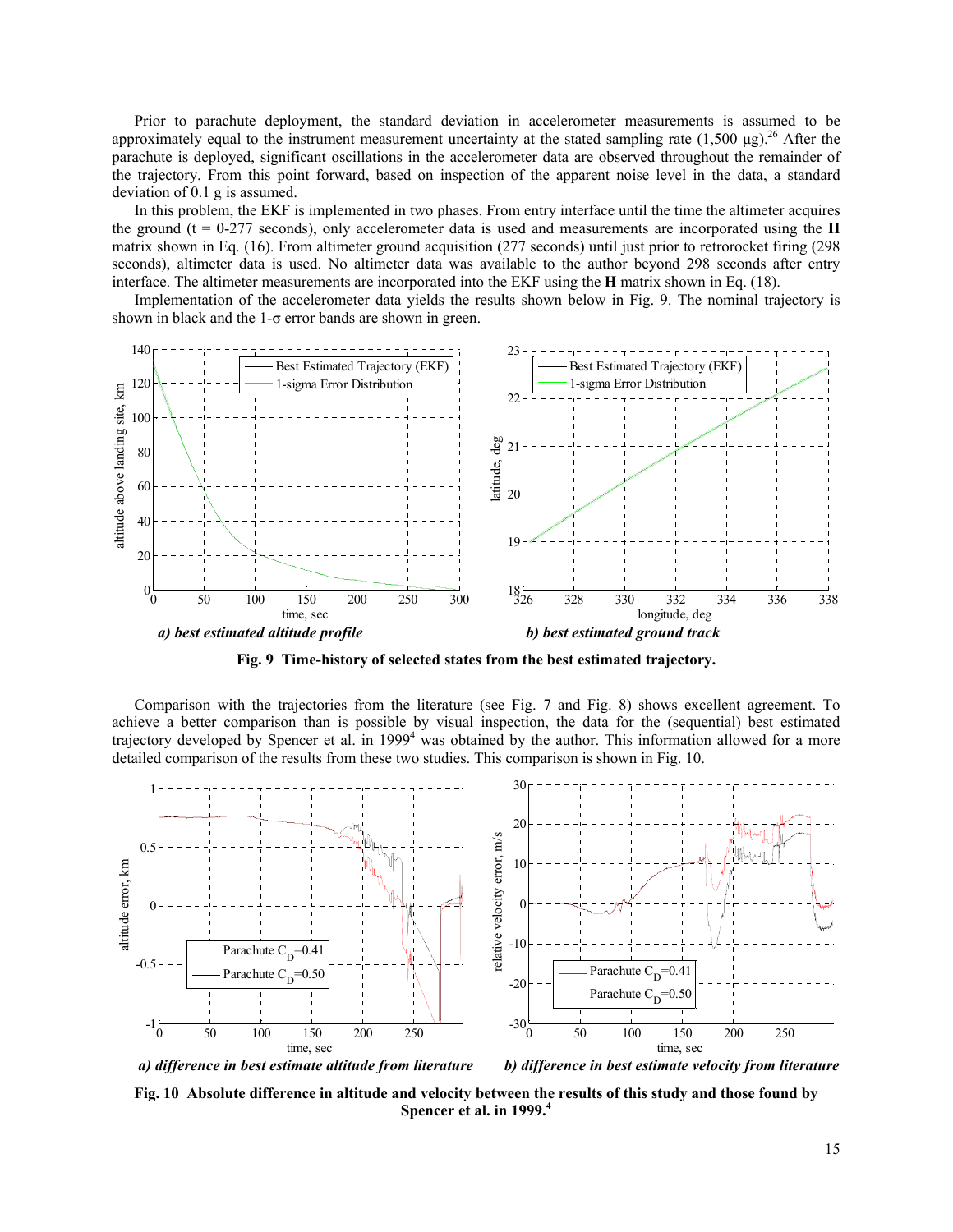The results shown in Fig. 10 compare the error observed for two different parachute drag coefficients. If a parachute  $C_{D0}$  of 0.50 is used (the assumption made by Spencer et al.), then the maximum difference in position is about 750 m and the maximum error in velocity is about 18 m/s. The observed differences become greater if a parachute  $C_{D0}$  of 0.41 is used instead (the reconstructed Pathfinder DGB performance by Desai et al. in 2005).<sup>18</sup>

The difference between the results of this study and those found by Spencer et al. are small – on the order of 100s of meters in altitude and 10s of m/s in velocity. Of particular interest is the approximately constant bias in altitude of  $\sim$ 750 m seen throughout the direct comparison between the two trajectories (the black line in Fig. 10). The observed differences are possibly introduced by a number of sources. First, note that the sequential estimator employed by Spencer et al. utilized noncoherent Doppler data collected during entry in addition to accelerometer and altimeter measurements. This data was not available for use in this study. Because only accelerometer data was available for the majority of the trajectory, the approach discussed here was not able to shift the trajectory away from the nominal estimate (i.e. no new information is available to create an appreciable shift the states between  $t=0$ sec and t=277 sec). Note that when the altimeter data becomes available the difference between the method presented here and that presented by Spencer et al. collapses to zero.

A second reason that likely contributes to the observed error is the choice of reference from which altitude is measured. While the label attached to the data used for comparison states that all altitudes are given with respect to elevation above the landing site, it is clear that there is an initial condition difference of approximately 750 m between the Spencer et al sequential estimation and the stated altitude at entry interface if a spherical planet is assumed. If, however, a non-spherical planet was used, this initial condition error may be eliminated. If such a shift were to be made, it would result in a difference similar to that shown by the red line in Fig. 11 (assuming a parachute  $C_{D0}$ =0.50). Unfortunately, a discussion of the planet model used (e.g. spherical, ellipsoidal, etc) was not available in the primary reference<sup>4</sup> or in related literature by the same authors.<sup>17,21</sup>



**Fig. 11 Absolute difference in altitude with reference frame shift.** 

A third potential reason for the observed discrepancies is the aerodynamic and atmospheric assumptions made in the current analysis. First, it was assumed that the normal accelerations canceled each other out and they were not included in this analysis. Further, the aerodynamic database available was limited to the data seen in Table 4 and the resolution available here is likely much coarser that what was used by Spencer et al. Further, these aerodynamic data are only valid in the continuum regime. In future work, improvements to the current capsule aerodynamic model could be made and the effect on the trajectory assessed. Errors in the capsule aerodynamics may translate to errors in the estimated density. Additionally, a more sophisticated parachute drag model could be used to improve trajectory modeling after parachute deployment. As is clear from Fig. 6, the nominal density profile predicts an atmosphere that is too thin at higher altitude and too thick at lower altitudes. Such an offset in density helps explain some of the patterns seen in Fig. 10. At the higher altitudes, where the accelerometer data is used to compute the density, errors in the trajectory induced by density and aerodynamics errors should (mostly) cancel each other out due to the method used to compute density. Such a cancellation is not observed, however, when the vehicle enters the lowaltitude exponential atmosphere at approximately 171 seconds after entry interface (when altitude  $= 7.65$  km). Here, errors in density and aerodynamics will directly cause errors in the trajectory solution. Because the density at low altitudes is higher than predicted by NASA PDS, the drop in altitude (relative to the trajectory predicted in the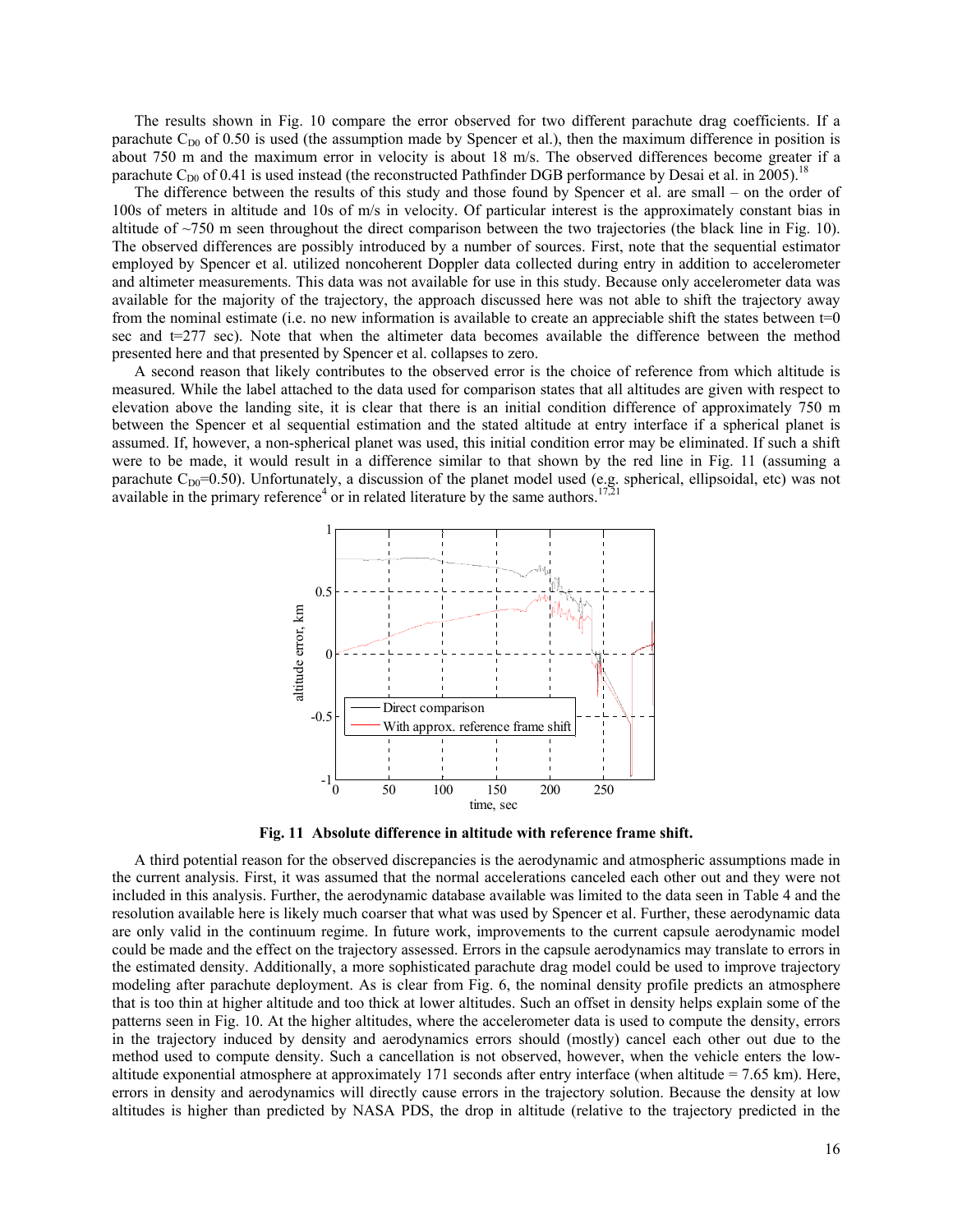literature) is not unexpected. Additional data types may eliminate this problem. The combination of results from applying an EKF forwards and backwards along the trajectory may also work (discussed more in the Section VI).

A few additional observations may be made by zooming in on the last portion of the altitude vs. time plot, where results are driven by altimeter measurements (Fig. 12). The far left-hand side of Fig. 12 provides a better description of the difference between the best estimated trajectory developed in this study and the results from the literature at the point of maximum deviation between the two solutions. Further, this figure also shows how altimeter data collapses the error between the two solutions.



**Fig. 12 Investigation of trajectory during times with operational altimeter.** 

Finally, the performance of this algorithm in determining the Pathfinder landing location was assessed. The landing site generated by the best estimated trajectory, along with the 1-σ error ellipse around this site, is shown in Fig. 13. The results from this study are compared to other estimates of the Pathfinder landing site made in past studies. While the trajectories showed good agreement throughout the EDL profile, a significant overshoot is observed in the final landing site estimated in this study. This error could arise from a number of sources, including the assumed atmosphere profile (Fig. 6 shows that the atmosphere is too thin throughout most of the trajectory) or vehicle aerodynamics. Additionally, it is interesting to note that both the reconstruction of Spencer et al. and the reconstruction performed in this study predict a landing site noticeably south of the actual landing site.



**Fig. 13 Comparison of various solutions to the Pathfinder landing site.**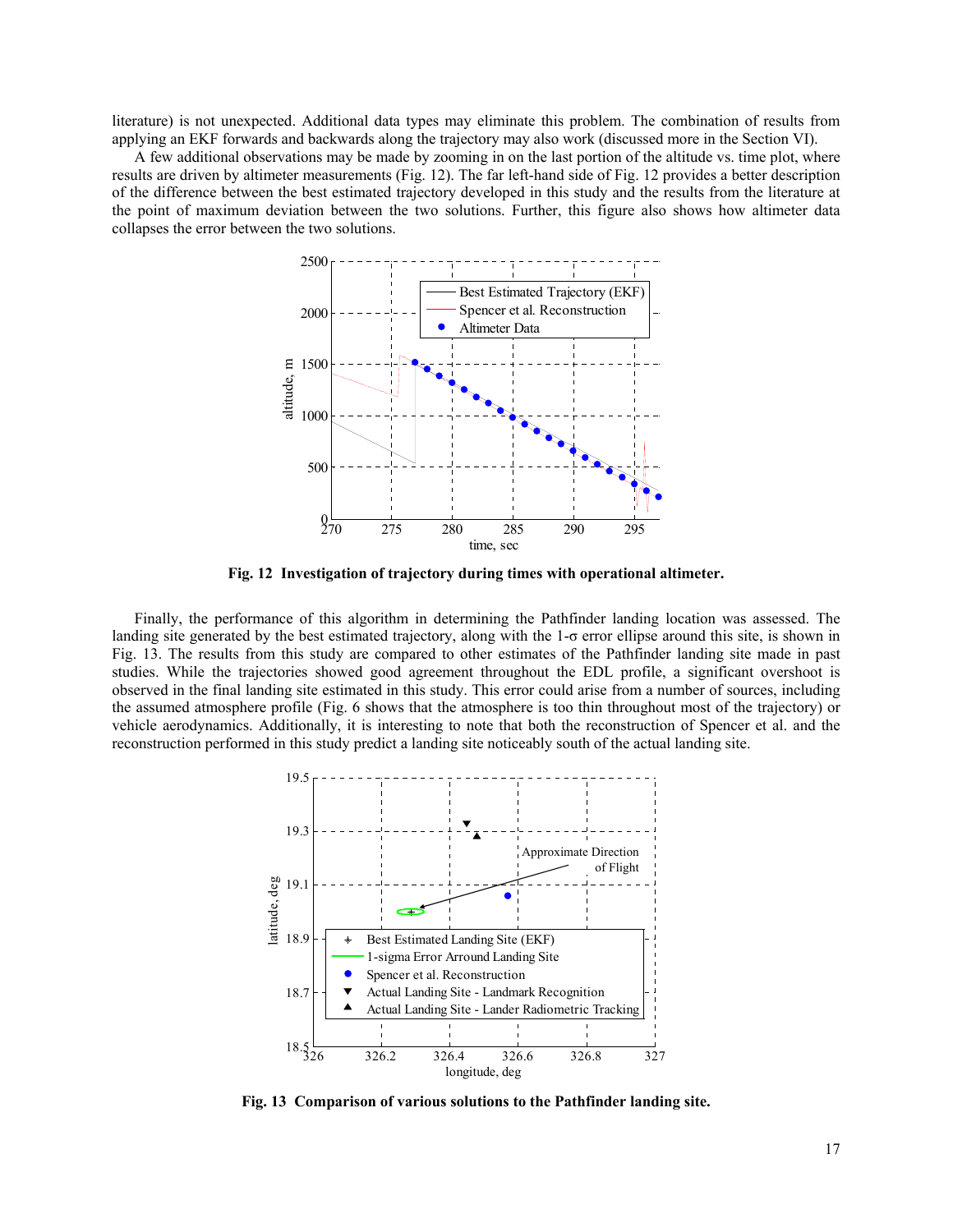#### **G. Reconstruction of Atmosphere**

The final step in the reconstruction process is to generate a reconstruction of the atmosphere encountered by the vehicle. This analysis is performed according to the procedure outlined in Section IV.F using the best estimated trajectory data developed above. This analysis results in no appreciable change in the mean density shown in Fig. 6 and produces a temperature profile as indicated in Fig. 14.

In performing this analysis, it was observed that the pressure and temperature profiles are extremely sensitive to small changes in density/temperature/pressure assumed at the Pathfinder landing site (if the hydrostatic equation is integrated from the surface upwards). The results appear to be much less sensitive to error if the analysis is performed in the opposite direction (i.e. integrate hydrostatic equation from entry interface to the surface). While this approach appears to be less sensitive to small errors in the initial conditions, the properties of interest must be available at entry interface.



**Fig. 14 Reconstruction of temperature profile with comparison to results from the literature.<sup>25</sup>**

# **VI. Future Work**

A number of areas exist for future work. First and foremost, development of a robust method for implementing the EKF forwards and backwards along the trajectory should be explored. Limited success was achieved with backwards integration due to the large initial error relative to the nominal trajectory. These initial errors led to divergence of some of the states when they are propagated backwards along the entire entry trajectory (even after many test cases with various levels of state noise). The only states that could reliably be kept stable were altitude and velocity. It is postulated, therefore, that the polar-coordinate representation of the equations of motions, Eq. (1) – Eq. (6), may not be the best formulation to use with an EKF. In particular, difficulty was noticed with the sensitivity of the states to flight path angle, especially at the high velocities experienced early in the trajectory. An investigation should be performed to determine if the linearization of the error around the nominal trajectory behaves better in Cartesian coordinates. Another approach attempted for backwards implementation of the EKF was to use the known end conditions as a starting point and create a new nominal trajectory by integrating backwards. When this approach was attempted, the deceleration pulse could not easily be matched.

There is also room for improvement in the computational speed of the algorithms implemented in this tool. The current tool makes extensive use of MATLAB interpolation functions and requires frequent numerical computation of the state transition matrix. Interpolation may be sped up by replacing the standard MATLAB interpolation routines with C or FORTRAN based mex-files. Additionally, the state transition matrix need not be calculated at every time step. Modifications could be made to perform this computationally expensive operation only when necessary.

Finally, in its present form, the tool requires the analyst to run several different MATLAB scripts in a given order to generate the appropriate data files. Additionally, the user is required to develop a number of modules for any problem they wish to solve – these modules provide mission specific information such as the vehicle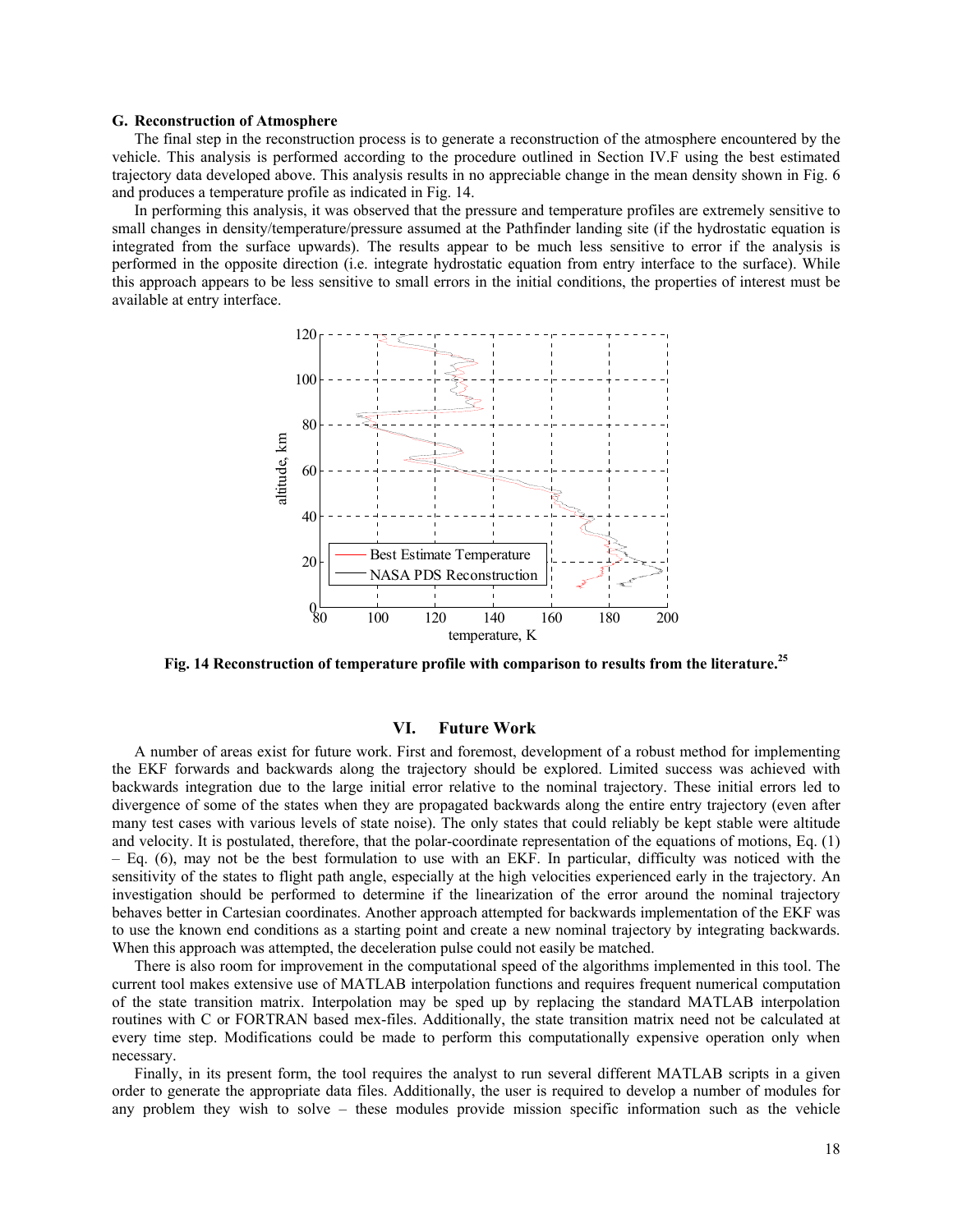aerodynamics database or the measurement covariance matrix. Much of this could be automated through a userfriendly environment

# **VII. Conclusions**

A flexible trajectory reconstruction tool has been created. This tool is capable of simultaneously handling many different measurement types that occur over different mission phases. Additionally, the user is capable of specifying vehicle characteristics (including mass, reference area, and aerodynamics) as a function of time. This flexibility gives the user the ability to vary the fidelity of the trajectory and atmospheric reconstruction as appropriate.

The capability of this tool is, in many ways, similar to what has been developed for post-flight reconstruction of past robotic missions. The strengths of this contribution, however, lie in two areas. First and foremost, a great deal of effort has been made to make this tool as flexible and open as possible. This attribute allows for the rapid implementation of this tool to new problems. Secondly, the methodology of directly integrating the deceleration pulse to provide a good initial guess of the atmospheric profile removes many of the problems associated with attempting to reconstruct a trajectory with a poor atmosphere model.

Finally, this tool has a wide array of potential applications. The most straightforward application is use in the reconstruction of entry profiles from upcoming Mars missions such as Mars Phoenix or Mars Science Laboratory. Further, this tool may be used in conceptual design studies to determine if the performance of a proposed navigation architecture is sufficient to provide adequate state variable knowledge.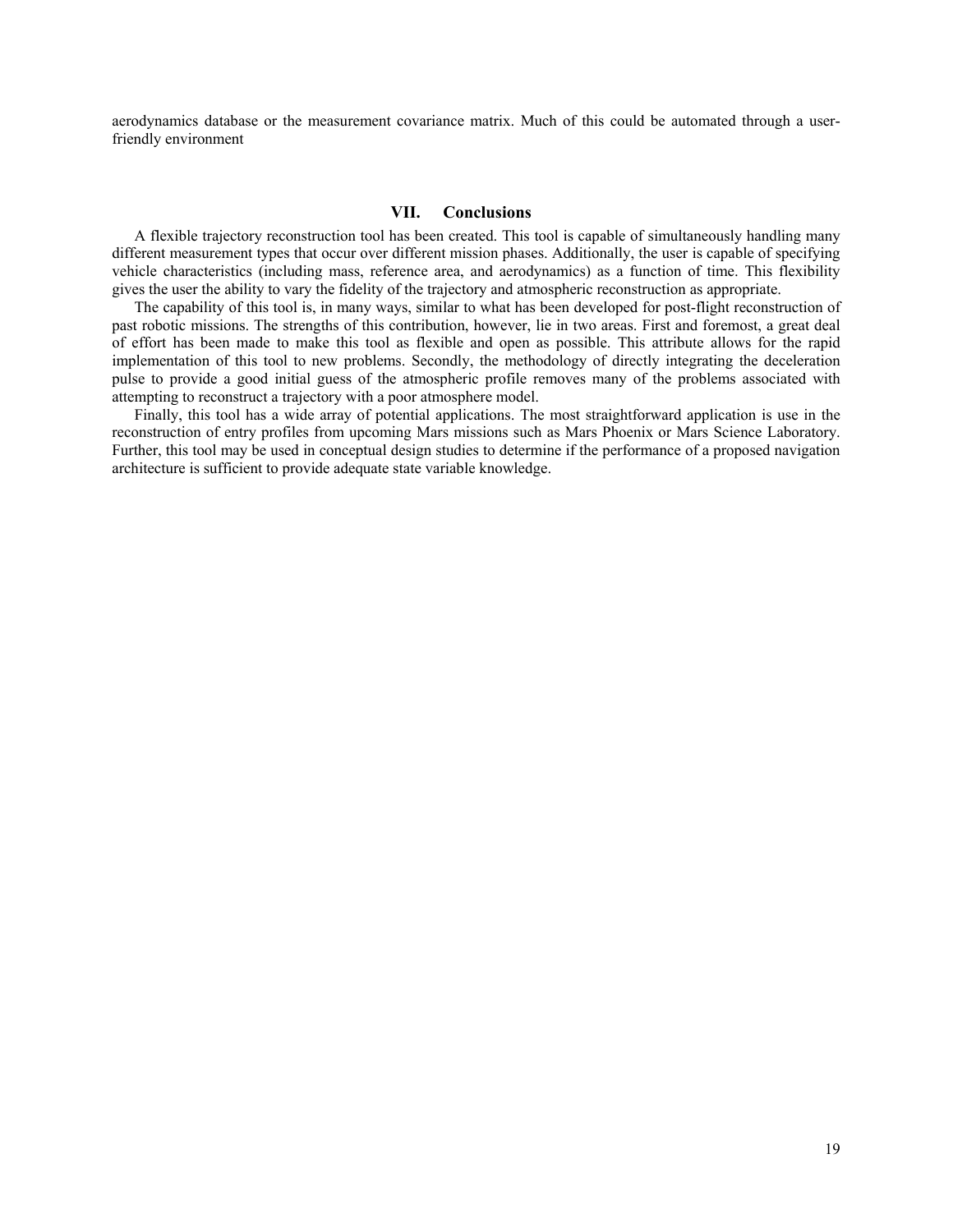#### **References**

<sup>1</sup> Barton, R. and Ljungwe, A., "Trajectory Reconstruction Utilizing Kalman Filter Estimation Theory," AIAA *Guidance, Control, and Flight Mechanics Conference*, Hempstead, NY, 16-18 August 1971.<br><sup>2</sup> Euler, E.A., Adams, G.L., and Hopper, F.W., "Design and Reconstruction of the Viking Lander Descent

Trajectories," *Journal of Guidance and Control*, Vol. 1, No. 5, September-October 1978, pp 372-378. 3 Atkinson, D.H. and Kazeminejad, B., "The ESA Huygens Probe Entry and Descent Trajectory

Reconstruction," *International Workshop on Planetary Probe Atmospheric Entry and Descent Trajectory Analysis and Science*, Lisbon, Portugal, 6-9 October 2003.<br><sup>4</sup> Spencer, D.A., Blanchard, R.C., Braun, R.D., Kallemeyn, P.H., and Thurman, S.W., "Mars Pathfinder

Entry, Descent, and Landing Reconstruction," *Journal of Spacecraft and Rockets*, Vol. 36, No. 3 May-June 1999, pp 357-366.<br><sup>5</sup> Deasi, P.N., Blanchard, R.C., and Powell, R.W., "Entry Trajectory and Atmosphere Reconstruction

Methodologies for the Mars Exploration Rover Mission," *International Workshop on Planetary Probe Atmospheric Entry and Descent Trajectory Analysis and Science*, Lisbon, Portugal, 6-9 October 2003.<br><sup>6</sup> Peterson, V.L., "A Technique for Determining Atmosphere Structure from Measured Accelerations of an

Entry Vehicle," NASA-TN-D-2669, February 1965.<br>
Sommer, S.C., Boissevain, A.G., Yee, L., and Hedlund, R.C., "The Structure of an Atmosphere from on-

board Measurements of Pressure, Temperature, and Acceleration, NASA-TN-D-3933, April 1967.<br><sup>8</sup> Withers, P. and Smith, M.D., "Atmospheric Entry Profiles from the Mars Exploration Rovers Spirit and

Opportunity," *Icarus*, Vol. 185, 2006, pp 133-142.

<sup>9</sup> Vinh, N.X., Buseman, A., and Culp, R.D., *Hypersonic and Planetary Entry Flight Mechanics*, The University of Michigan Press, Ann Arbor, MI, 1980, pp 19-28.

Mease, K.D., Chen, D.T., Tandon, S., Young, D.H., and Kim, S., "A Three-Dimensional Predictive Entry Guidance Approach," *AIAA Guidance, Navigation, and Control Conference and Exhibit*, Denver, CO, 14-17 August 2000.<br><sup>11</sup> Kipp, D.M. and Braun, R.D., "Development of Trajectory Simulation Capabilities for the Planetry Entry

Systems Synthesis Tool," AE8900 MS Special Problems Report, Georgia Institute of Technology, 2005. 12 Battin, R.H., *An Introduction to the Mathematics and Methods of Astrodynamics, Revised Edition*,

American Institute of Aeronautics and Astronautics Education Series, Reston, VA, 1999.<br><sup>13</sup> Zarchan, P. and Musoff, H., *Fundamentals of Kalman Filtering: A Practical Approach, Second Edition*,

Progress in Astronautics and Aeronautics: Vol. 208, American Institute of Aeronautics and Astronautics, Reston, VA, 2005, Chap 7. 14 Tapley, B.D., Schutz, B.E., and Born, G.H., *Statistical Orbit Determination*, Elsevier Academic Press,

2004, pp 199-211. 15 Kayton, M. and Fried, W.R., *Avionics Navigation Systems, Second Edition*, John Wiley & Sons, New York,

NY, 1997, pp 72-81.<br><sup>16</sup> Withers, P., Towner, M.C., Hathi, B., and Zarnecki, J.C., "Analysis of Entry Accelerometer Data: A Case

Study of Mars Pathfinder," *Planetary and Space Science*, Vol. 51, 2003, pp 541-561.

<sup>17</sup> Vaugham, R.M., Kallemeyn, P.H., Spencer, D.A., and Braun, R.D., "Navigation Flight Operations for Mars Pathfinder," *Journal of Spacecraft and Rockets*, Vol. 36, No. 3, May-June 1999, pp 340-347.<br><sup>18</sup> Desai, P.N., Schofield, J.T., and Lisano, M.E., "Flight Reconstruction of the Mars Pathfinder Disk-Gap-

Band Parachute Drag Coefficients*," Journal of Spacecraft and Rockets*, Vol. 42, No. 4, July-August 2005, pp 672-  $676.$ 

<sup>19</sup> Anon., "Mars Pathfinder EDL Derived Profiles Dataset Description," MPFL-M-ASIMET-4-DDR-EDL-V1.0, mpam\_0001/docuiment/edlddrds, NASA Planetary Data System, July 1997.<br><sup>20</sup> Gnoffo, P.A., Braun, R.D., Weilmuenster, K.J., Mitcheltree, R.A., Engelund, W.C., and Powell, R.W.,

"Prediction and Validation of Mars Pathfinder Hypersonic Aerodynamic Database," *Journal of Spacecraft and* 

*Rockets*, Vol. 36, No. 3, May-June 1999, pp 367-373.<br><sup>21</sup> Braun, R.D., Powell, R.W., Engelund, W.C., and Gnoffo, P.A., "Mars Pathfinder Six-Degree-of-Freedom Entry Analysis," *Journal of Spacecraft and Rockets*, Vol. 32, No. 6, November-December 1995, pp 993-1000. 22 Gnoffo, P.A., Weilmuenster, K.J., Braun, R.D., and Cruz, C.I., "Influence of Sonic-Line Location on Mars

Pathfinder Probe Aerothermodynamics," *Journal of Spacecraft and Rockets*, Vol. 33, No. 2, March-April 1996, pp 169-177.